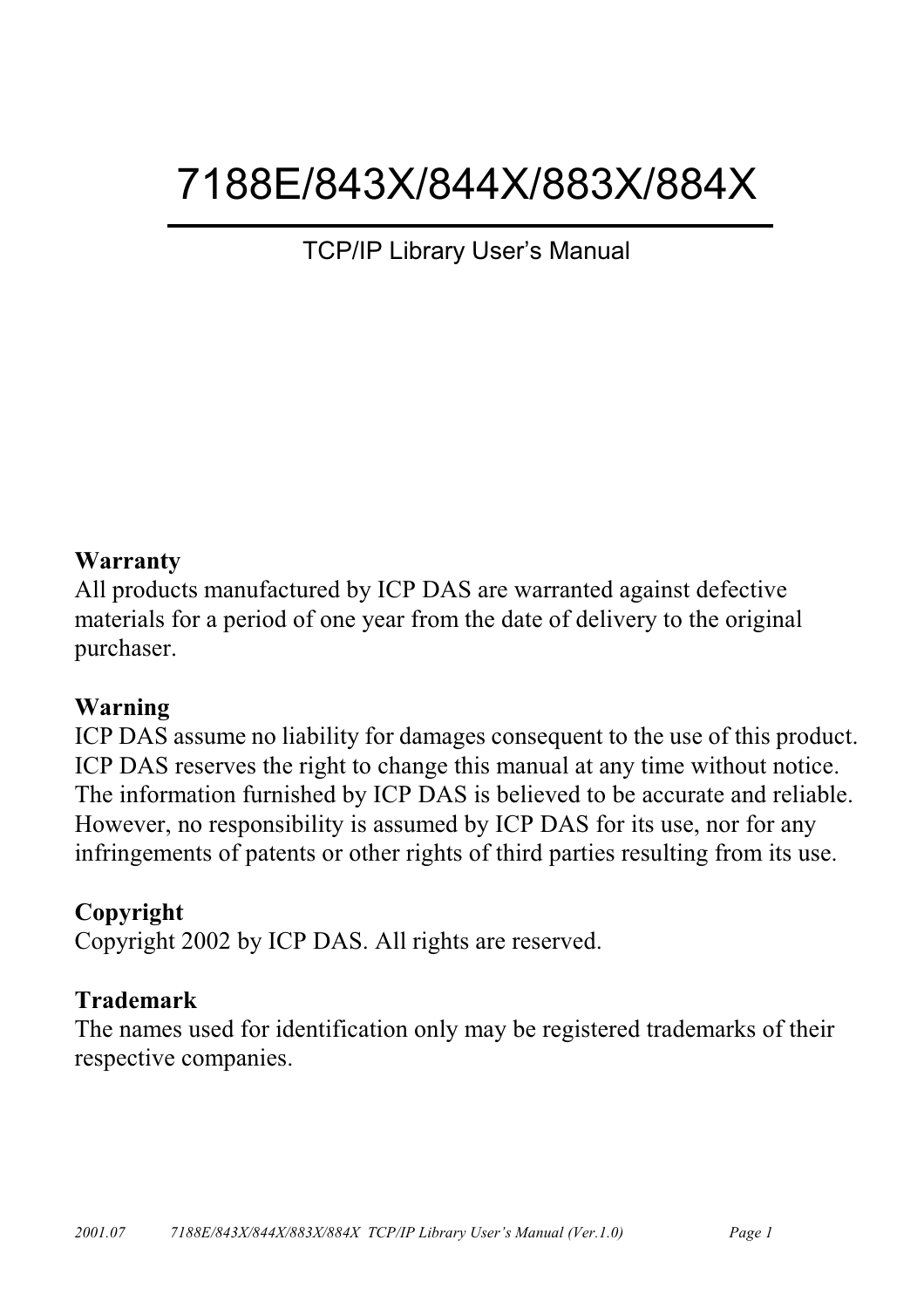## **Table of Contents**

| 1.1              |    |
|------------------|----|
| 1.2              |    |
| 1.3              |    |
| 1.4              |    |
| 1.5              |    |
| 1.6              |    |
| 1.7              |    |
| 2.               |    |
| 3.               |    |
| 3.1              |    |
| 3.2              |    |
| 4.               |    |
| 4.1              |    |
|                  |    |
|                  |    |
|                  |    |
|                  |    |
|                  |    |
| 4.1.6            |    |
|                  |    |
|                  |    |
| 419 fcntlsocket. | 24 |
| 4.1.10           |    |
| 4.1.11<br>4.1.12 |    |
| 4.1.13           |    |
| 4.1.14           |    |
| 4.1.15           |    |
| 4.1.16           |    |
| 4.1.17           |    |
| 4.1.18           |    |
| 4.1.19           |    |
| 4.1.20           |    |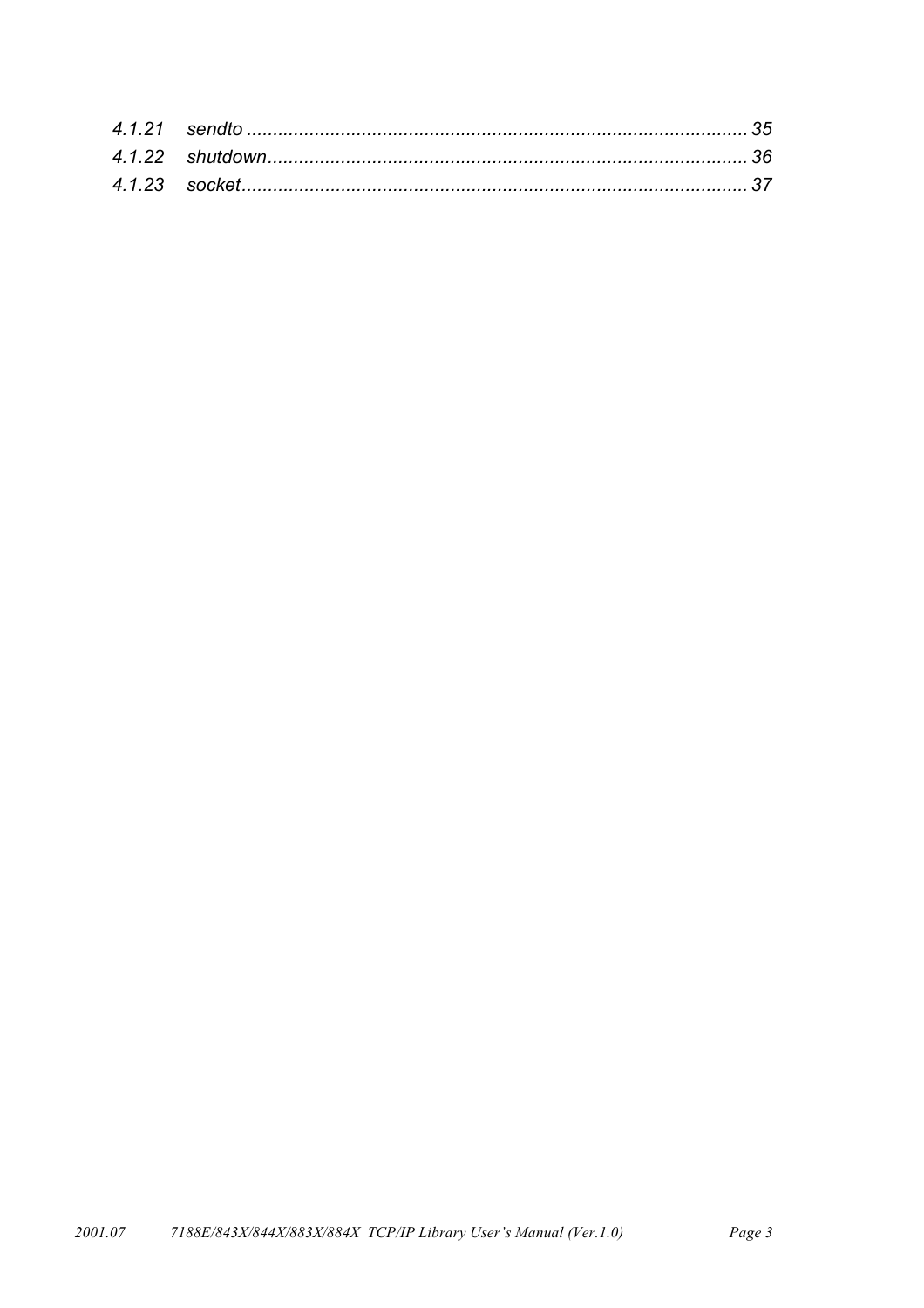# <span id="page-3-0"></span>1. Introduction

## 1.1 Package List & Release Notes

#### **Package List**

In addition to this manual, all packages includes the following items:

- One 7188E hardware module
- One user's manual (this manual)
- One release note
- One software utility disk or CD
- One download cable, CA0915

Note: If any of these items are missing or damaged, contact the local distributors for more information. Save the shipping materials and cartons in case you want to ship in the future.

#### **Release Note**

It is recommended to read the **release note & README.TXT** first. The release note is given in the shipping. The README.TXT is given in the CD\README.TXT. Some important information are given in the release note  $&$  CD\README TXT

#### **Order Information**

Call distributor for details.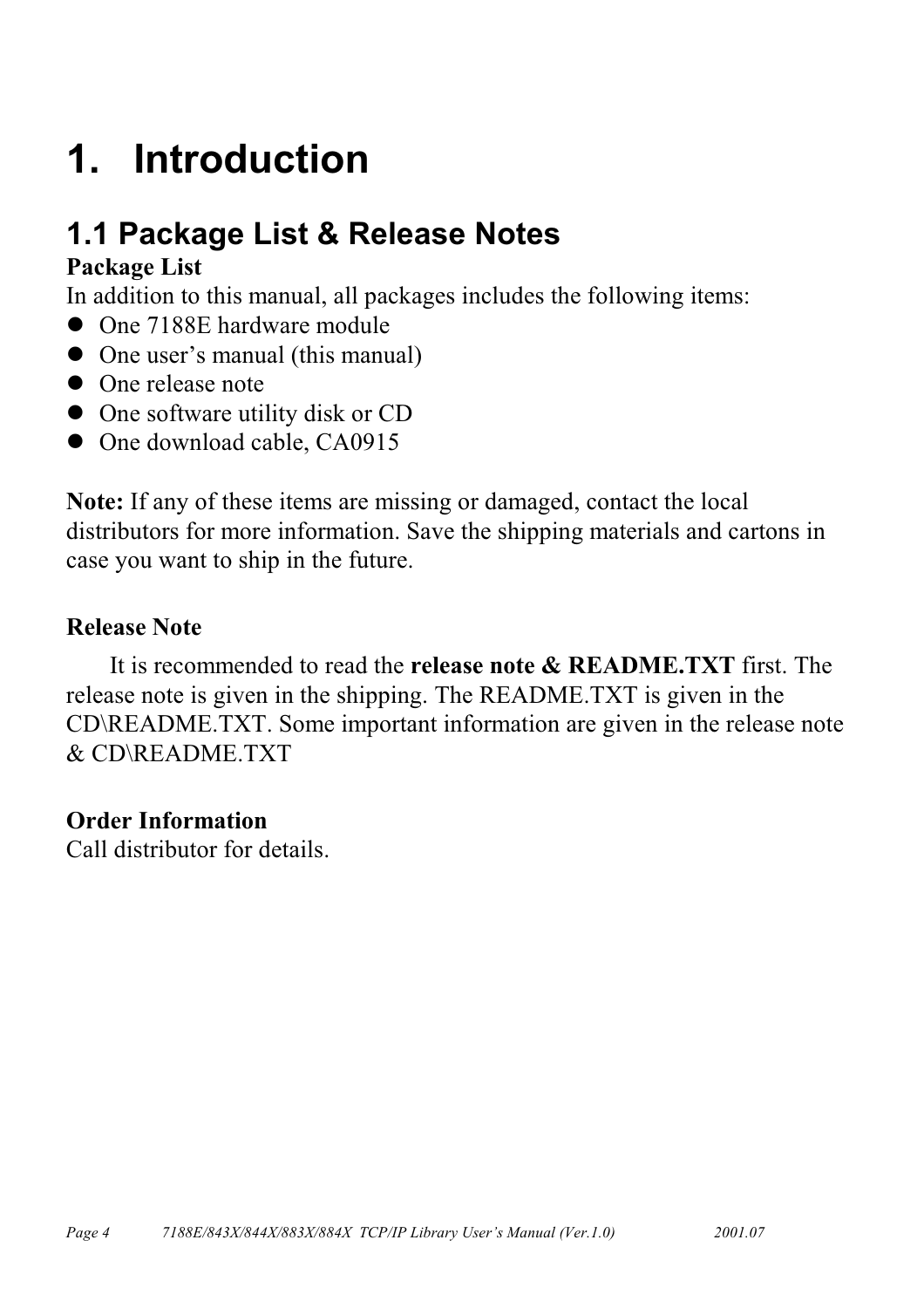## <span id="page-4-0"></span>**1.2 Why! Ethernet Solutions**

"Embedded Internet" and "Embedded Ethernet" are hot topics today. Nowadays, the Ethernet protocol has become the de-facto standard for local area networks. Via the Internet, connectivity is spreading into many different areas, from home appliances to vending machines, from testing equipment to UPS...etc. Many embedded designers now face dilemma of adding an Ethernet interface to their products, either for use with local networks or for connecting to the Internet. Solutions to this problem include both hardware and software. Connecting via Ethernet requires a software protocol called TCP/IP. The installed base of Ethernet networks is vast and growing quickly. Most office buildings, factories, and new homes have an installed Ethernet network. With Ethernet, the network is always available. Using Ethernet for network in industrial areas is appealing because the required cabling is already installed.

The 7188E series are a series of embedded controllers designed to meet the most common requirements of Internet/Ethernet applications. They can be used to replace the PC or PLC for the harsh environment.

The 7188E series provide one on-board 10BASE-T port that is directly driven by a NE2000 compatible Ethernet controller. The 10BASE-T port is equipped with a RJ-45 connector. The 10BASE-T interface supports the max. cable length (100 meters) between 7188E  $\&$  a hub. To link the 7188E  $\&$  the other device through a 10BASE T hub, simply use two straight-through cables: one cable connects to 7188E; the other cable connects the hub to the other device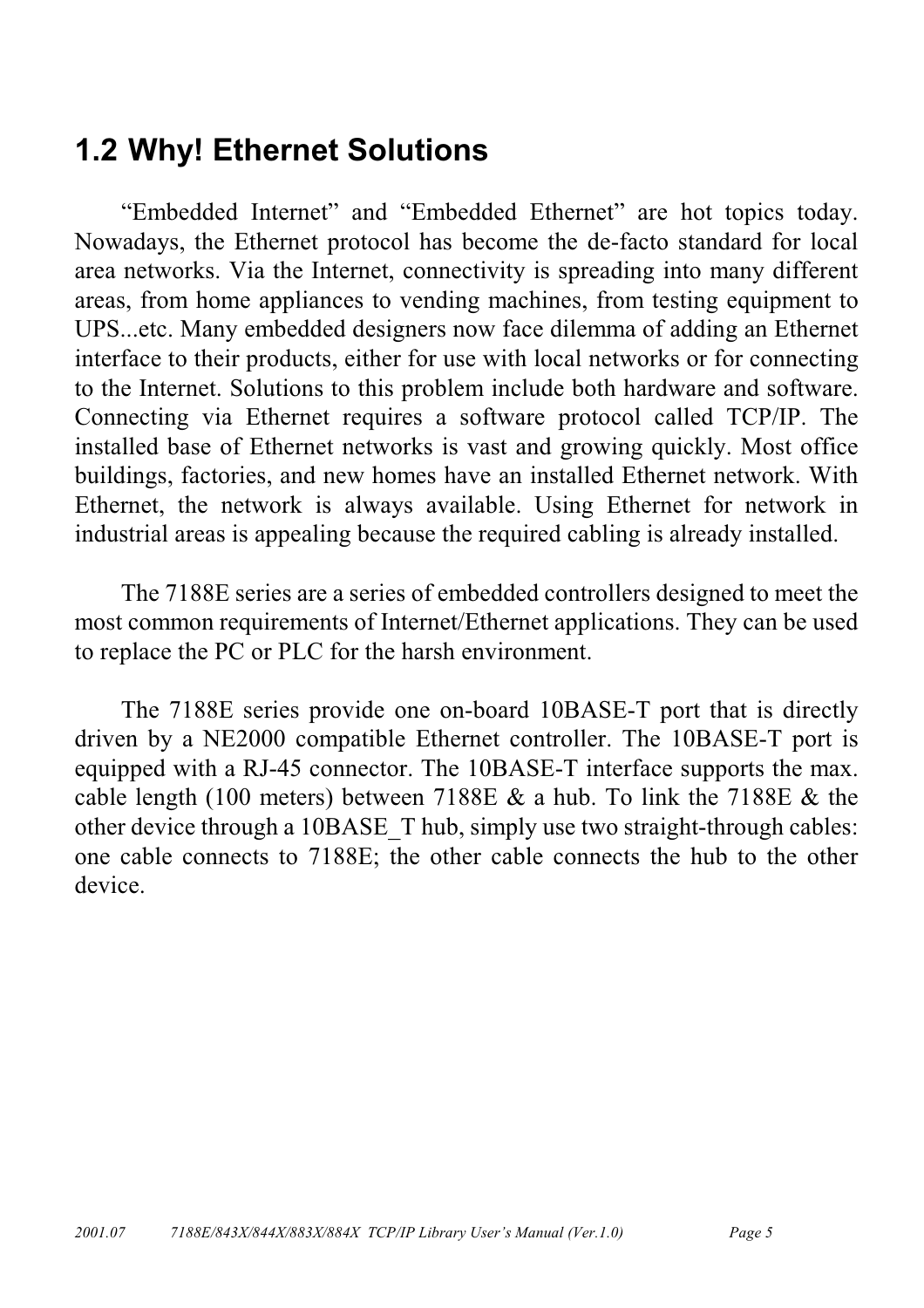## <span id="page-5-0"></span>1.3 The 7188EX, 7188EA & 7188EN Series

The I-7188EX is powered by a 80188-40 processor with 512K bytes of static RAM, and 512K bytes of Flash memory. One serial RS-232 port and one RS-485 port are provided. The Ethernet support is provided by a NE-2000 compatible controller with 16K bytes of on-chip buffer memory and 10Base-T media interface. The I-7188EX also provides 14 user defined I/O lines. A cost-effective I/O expansion board with A/D, D/A, relays drivers and protected inputs are available. The I-7188EX also supports a battery backup SRAM board and Flash-Rom board, providing non-volatile mass storage from 128K bytes megabytes to 64 megabytes. The 10BASE-T port is equipped with a RJ-45 connector. The 10BASE-T interface supports a max. of 100 meters of Cable length between the I-7188EX and the network hub.

Compared to the I-7188EX, the I-7188EA adds seven open-collector output channels and six digital Input channels. The I/O Expansion bus has been occupied by a D/I/O expansion board.

The I-7188EN, Embedded Internet/Ethernet Controller, focuses on embedded control applications while the I-7188EN, Internet Communication Controller, focuses on communication applications and applications dependant on different embedded firmware programs. The Internet Communication Controller can be used as Device Server, Addressable Ethernet to RS-232/485/422 Converter, or Embedded Internet/Ethernet Controller. The user should refer to the comparison table to choose the product that best suit their needs. Currently, we offer a wide range of Internet Communication Controllers, such as the I-7188E1/E2/E3/E4/E5/E8. Except the RTC circuitry, the basic hardware of the I-7188EN is similar to the I-7188EX Since there are too many Configurations for the I-7188EN series product, an OEM or ODM version is welcomed.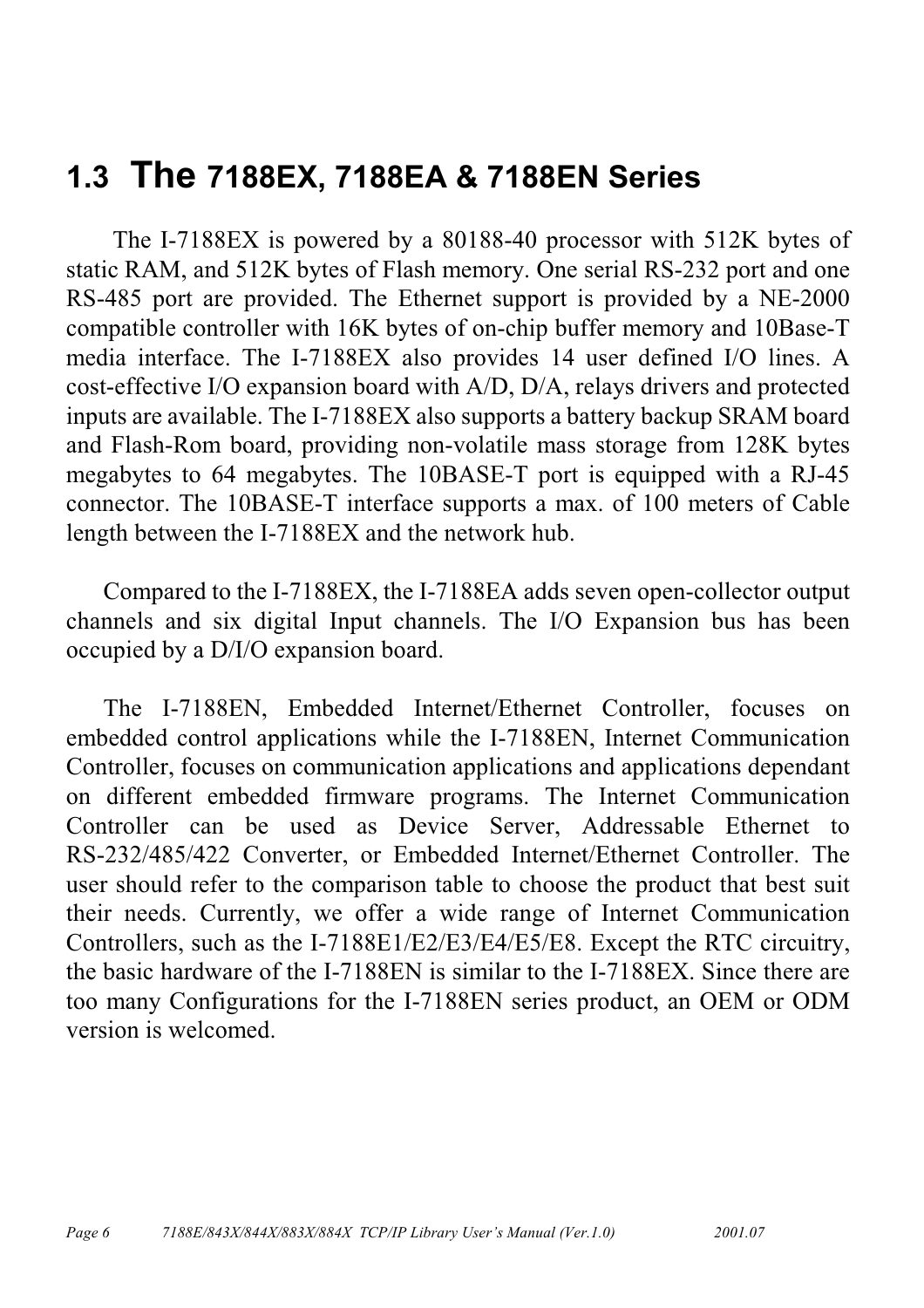## <span id="page-6-0"></span>1.4 TCP/IP 4-layer model



Figure 1: TCP/IP protocol suite using a 4-layer model

## **1.5 Internet Address**



Figure 2: Internet Address.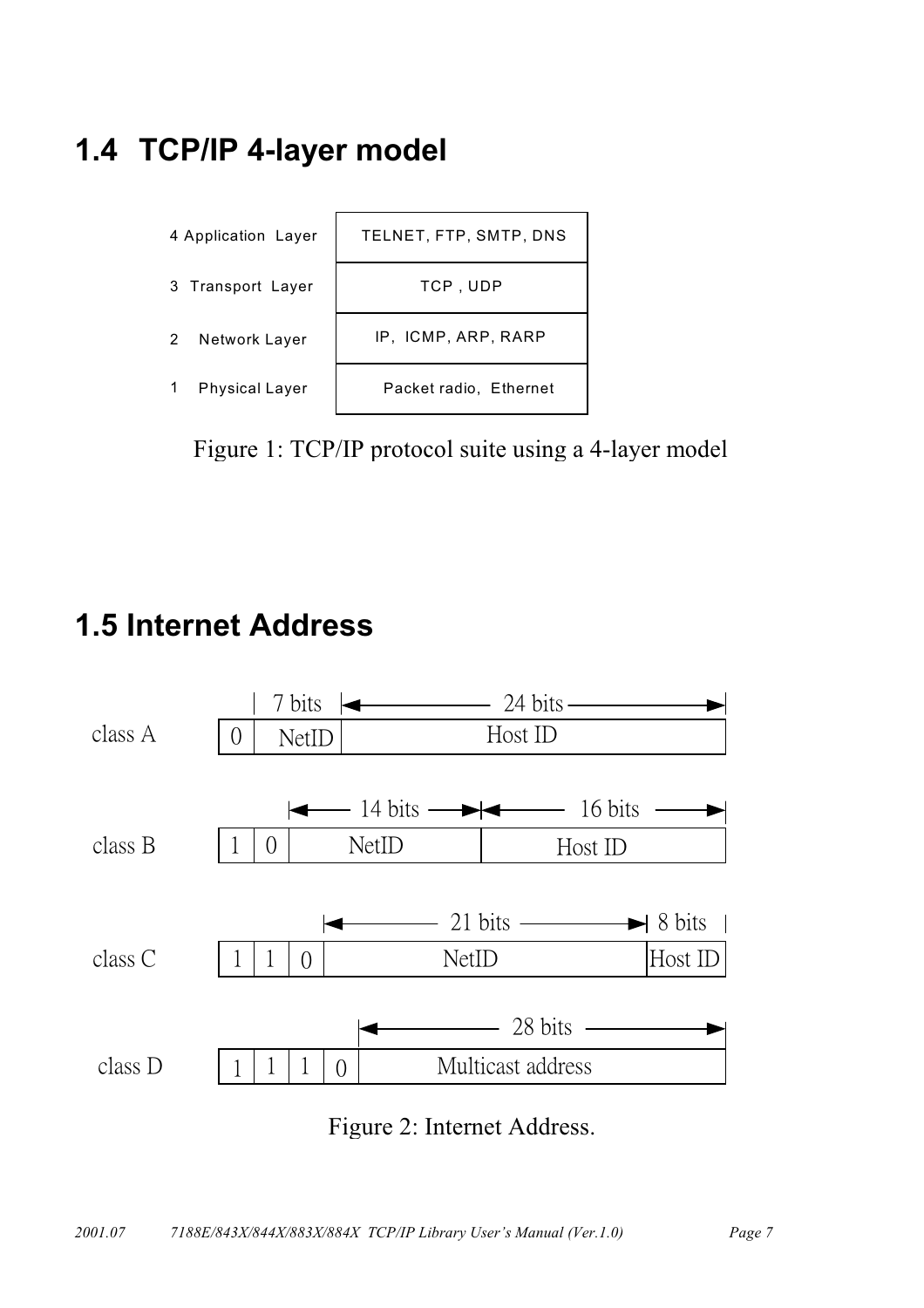#### <span id="page-7-0"></span>• Network Mask:

**Class A: 255.0.0.0 Class B: 255.255.0.0 Class C: 255.255.255.0 Class D: Multicast address** 

## 1.6 Connection- Oriented Protocol



Figure 3: Connection-Oriented Protocol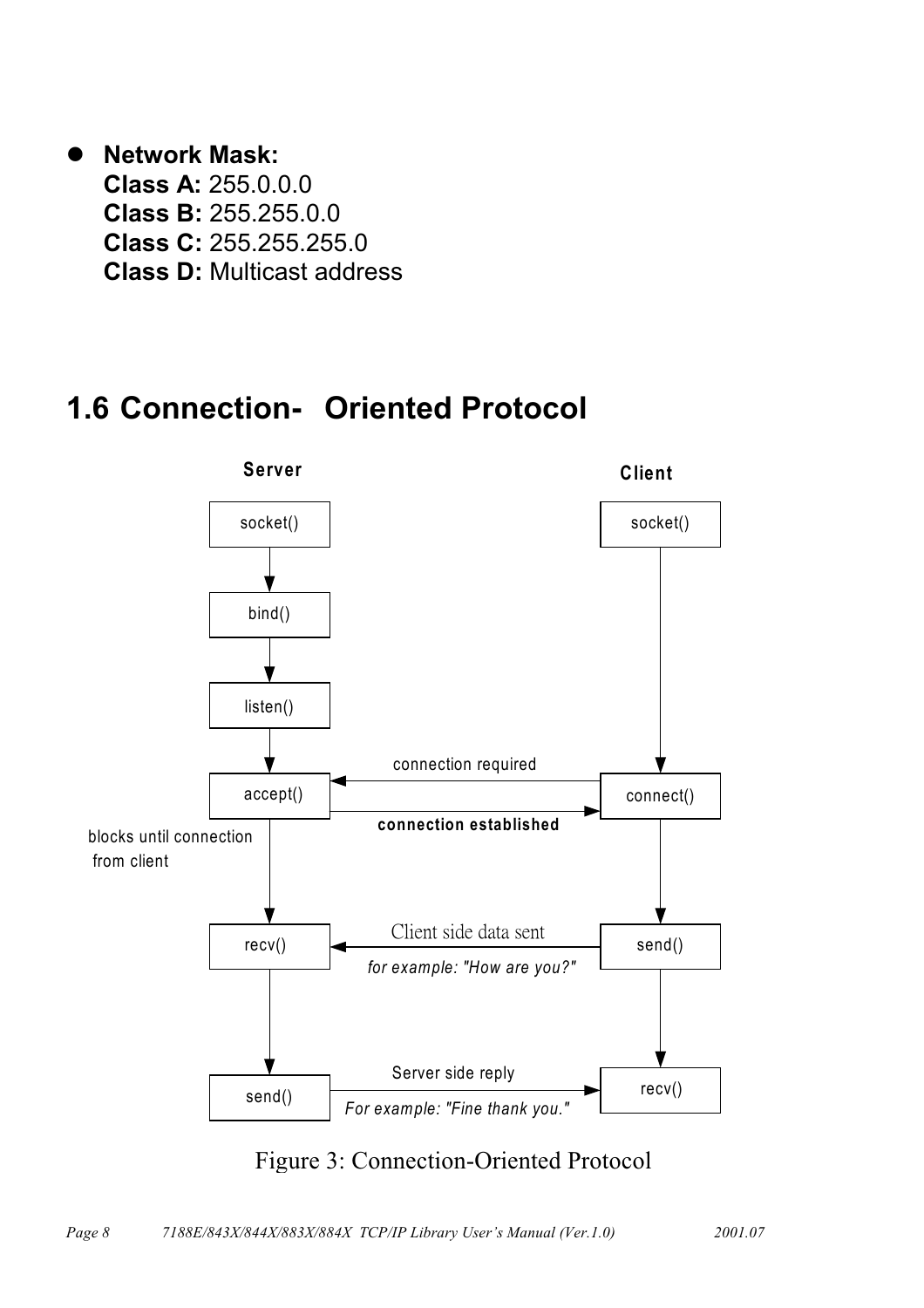## <span id="page-8-0"></span>**1.7 Connectionless Protocol**



Figure 4: Connectionless Protocol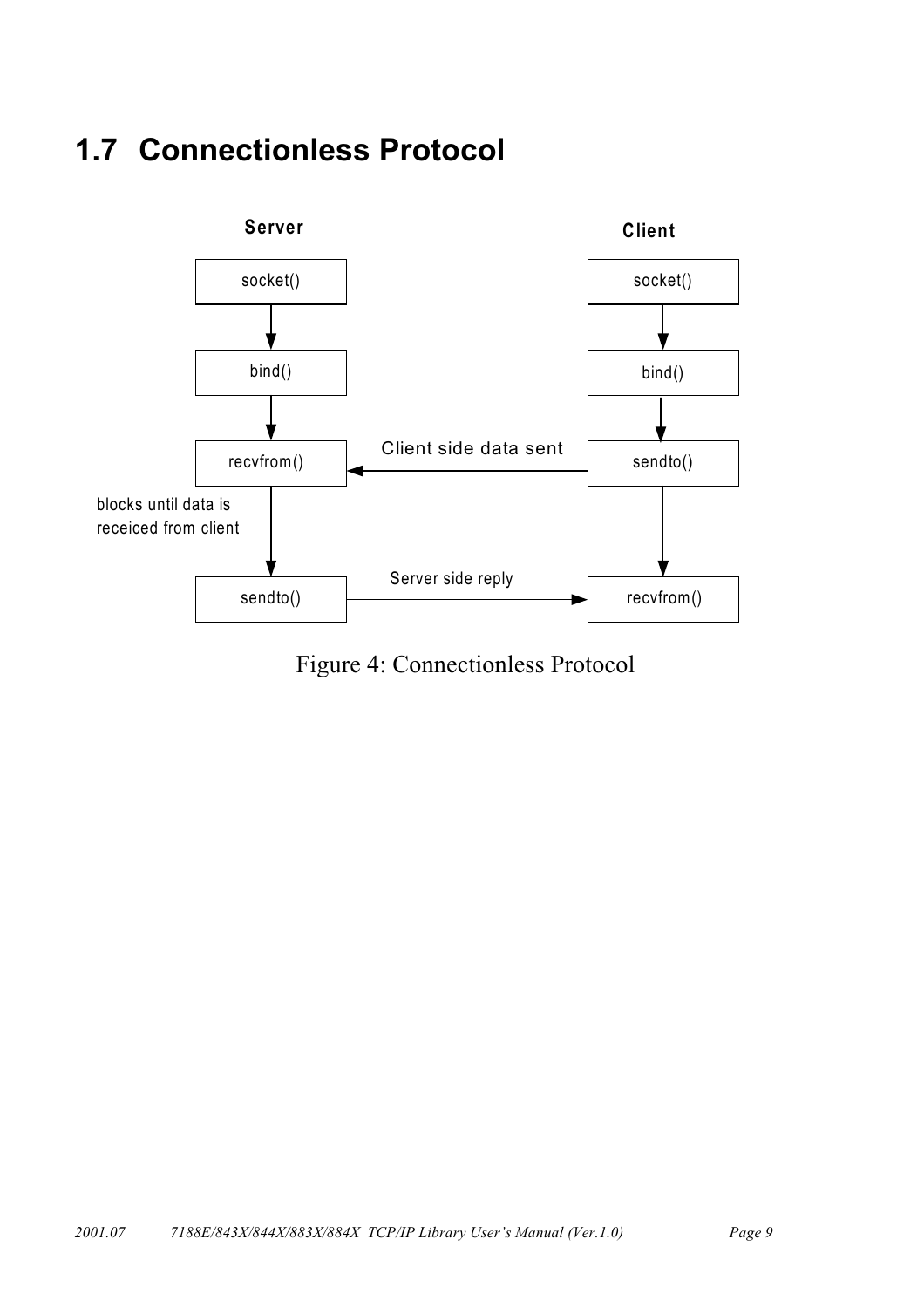# <span id="page-9-0"></span>2. Software Installation

For the 7188E/843X/883X/844X/884X  $\bullet$ The software for the 7188E/843X/883X/844X/884X consists of one CD-ROM.

Directories of CD-ROM: Napdos\7188e\tcpip> Napdos\7188e\tcpip>xcopy/e/s \*.\* c:\tcpip\.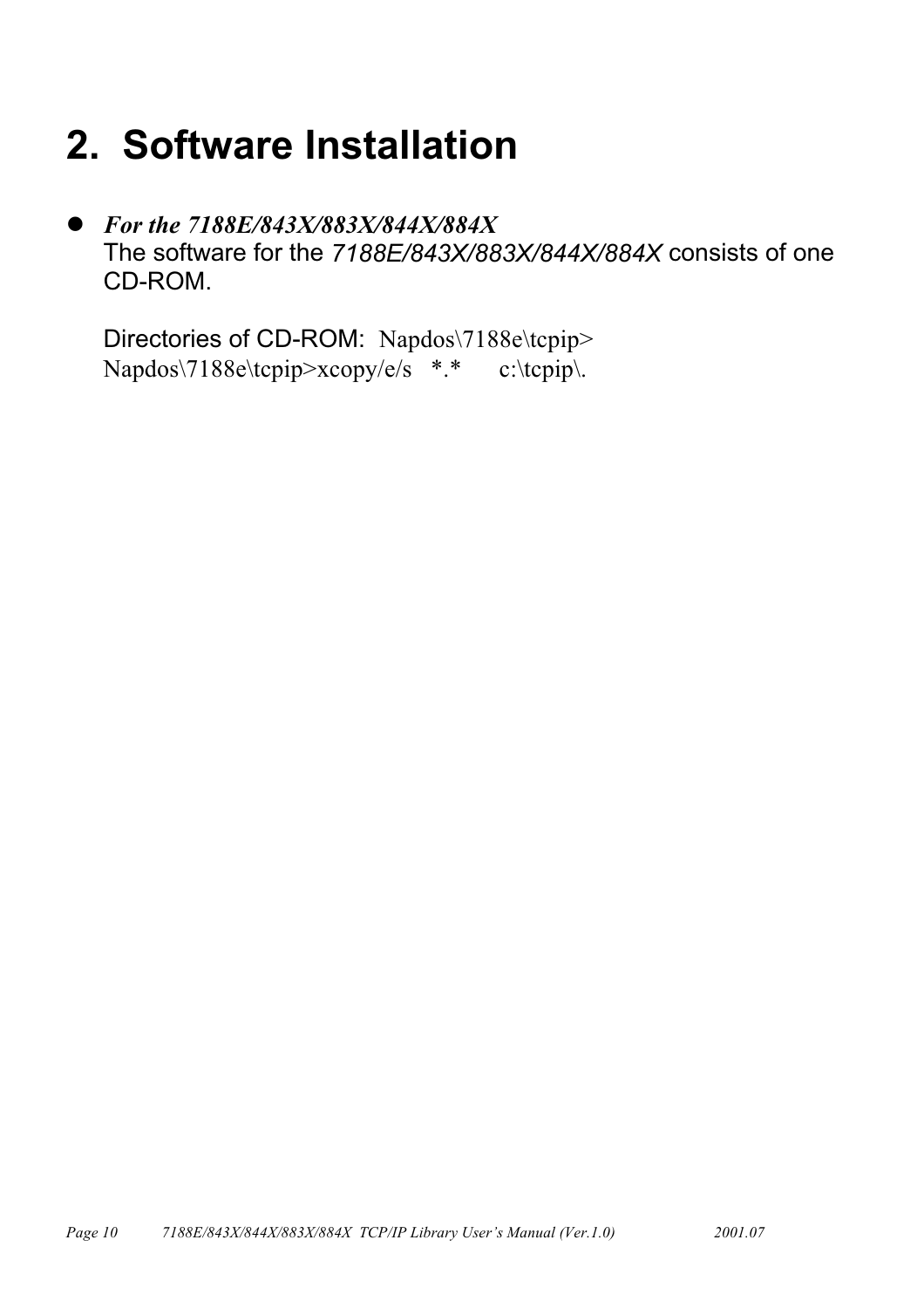# <span id="page-10-0"></span>3. Compiling & linking

User must use C Language when writing programs. You can use TC++, BC++, MSC or MSVC++ (before 1.52). Please take care of the following items:

- > Generate a standard DOS executable program.
- $\triangleright$  Select CPU=80188/80186.
- $\triangleright$  Select EMULATION if floating point computation is required. (can not select 8087)

# 3.1 Using TC++

Select standard code: Options  $\rightarrow$  Application...  $\rightarrow$ 



Select EMULATION, 80186, Debug info in OBJs cancel: **Option**  $\rightarrow$  Compiler  $\rightarrow$  Advanced Code Generation...  $\rightarrow$ 

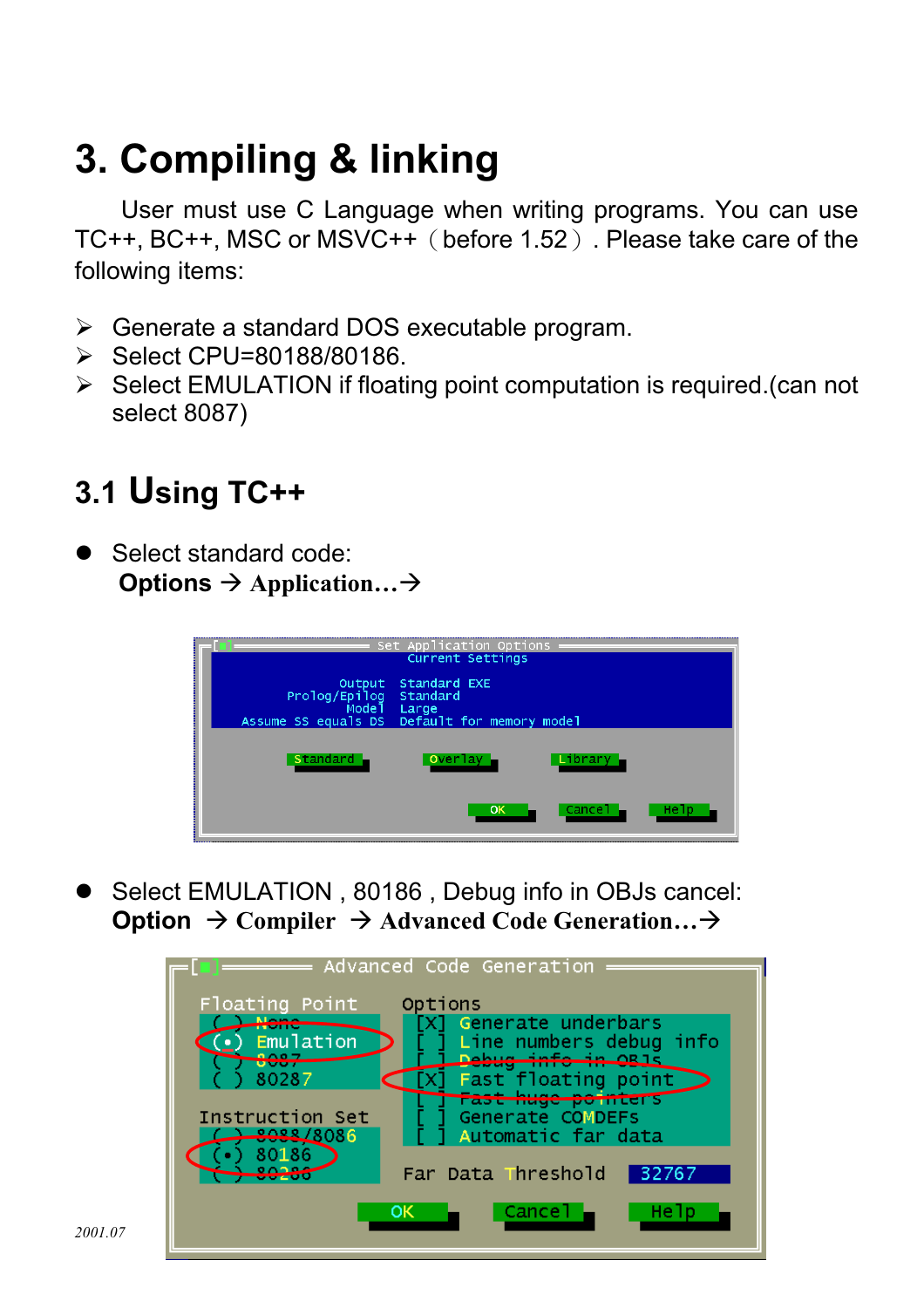• Select None Source Debugging

#### Option  $\rightarrow$  Debugger  $\rightarrow$



Select large mode: Options  $\rightarrow$  Compiler  $\rightarrow$  Code generation...  $\rightarrow$ 

| <mark>☆</mark> MS-DOS 模式 - TC                                                                                          | $\Box$ D $\Box$                                                                                                                                 |
|------------------------------------------------------------------------------------------------------------------------|-------------------------------------------------------------------------------------------------------------------------------------------------|
|                                                                                                                        |                                                                                                                                                 |
| Edit<br>Compile<br>Debug<br>File<br>Search<br>Run                                                                      | Project<br>Options<br>Window<br>Help                                                                                                            |
|                                                                                                                        | ,,,,,,,,,,,,,,,,,,,,,,,,,,,,,,,,                                                                                                                |
| Code Generation                                                                                                        | <u> Espainian </u>                                                                                                                              |
| Options<br>Mode <sup>1</sup><br><b>TERRITORIA</b>                                                                      |                                                                                                                                                 |
| Tiny                                                                                                                   | <br>Treat enums as ints                                                                                                                         |
| Sma11<br><br>$\overline{\phantom{a}}$<br>Medium                                                                        | Word alignment<br><br>Duplicate strings merged                                                                                                  |
| Compact                                                                                                                | Unsigned characters<br>                                                                                                                         |
| Large<br>$\bullet$                                                                                                     | <br>Pre-compiled headers                                                                                                                        |
| $\subseteq$<br>Huge                                                                                                    |                                                                                                                                                 |
| Assume SS Equals DS<br>                                                                                                | <br>                                                                                                                                            |
| <u> Elizabeth I</u><br>Default for memory model                                                                        |                                                                                                                                                 |
| <b>Never</b><br><br><u> Elizabeth I</u><br><b>Always</b>                                                               |                                                                                                                                                 |
|                                                                                                                        | <u> Hillingen und der Schwarten und der Englisher und der Englisher und der Englisher und der Englisher und der </u><br><br>=================== |
| <u> Herman II</u><br>Defines                                                                                           |                                                                                                                                                 |
| <br>ок                                                                                                                 | Cancel -                                                                                                                                        |
|                                                                                                                        | Help<br>;;;;;;;;;;;;;;;;;;;;;;;;;;;<br>===================                                                                                      |
|                                                                                                                        |                                                                                                                                                 |
| <u> La componenta de la componenta de la componenta de la componenta de la componenta de la componenta de la compo</u> |                                                                                                                                                 |
| Use large memory model (1Mb for code, 1Mb for static data)<br>F1 Help                                                  |                                                                                                                                                 |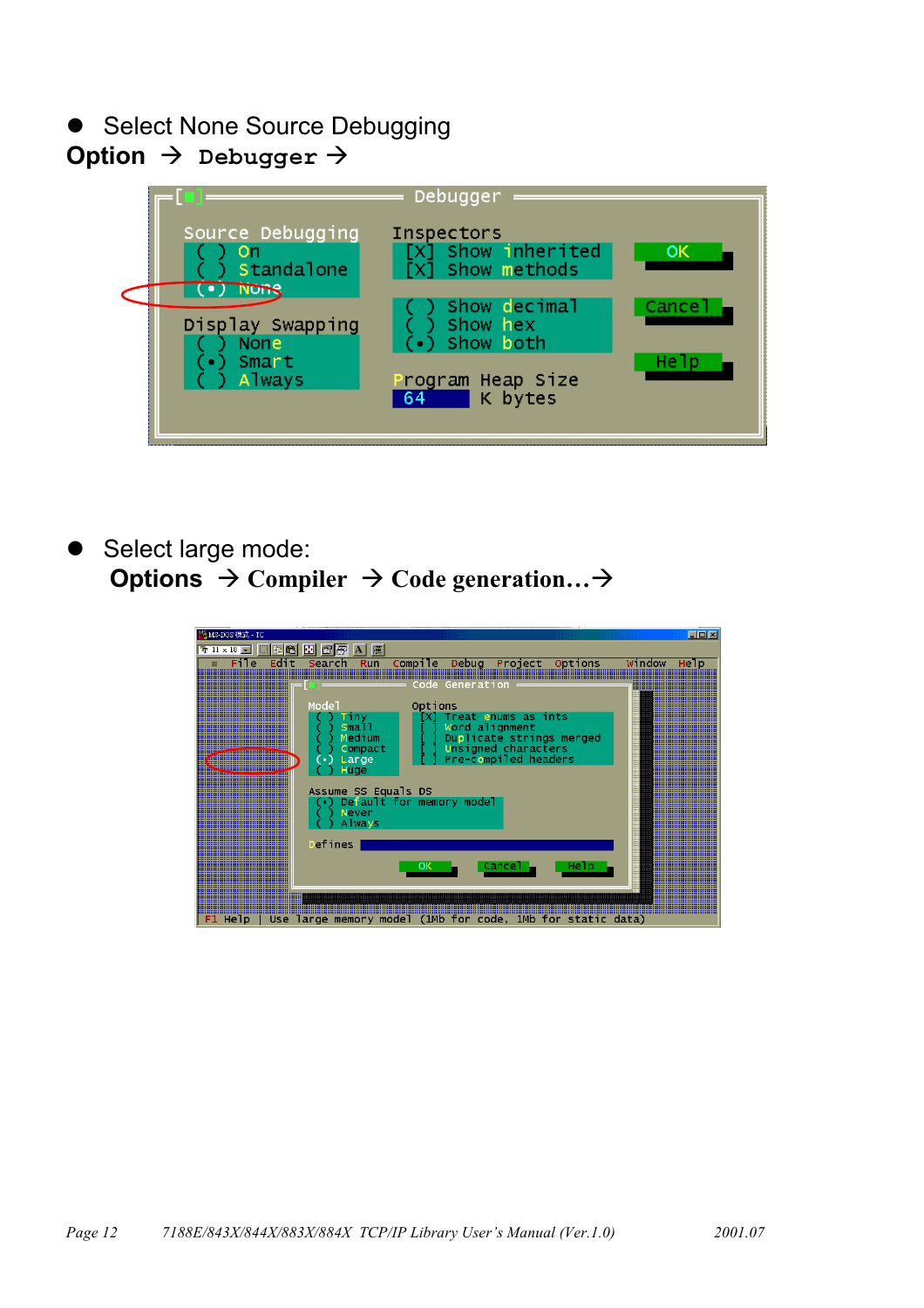# <span id="page-12-0"></span>3.2 Using BC ++ 3.1

Step 1: Create a new project.



Step 2: Add all necessary files into the project.

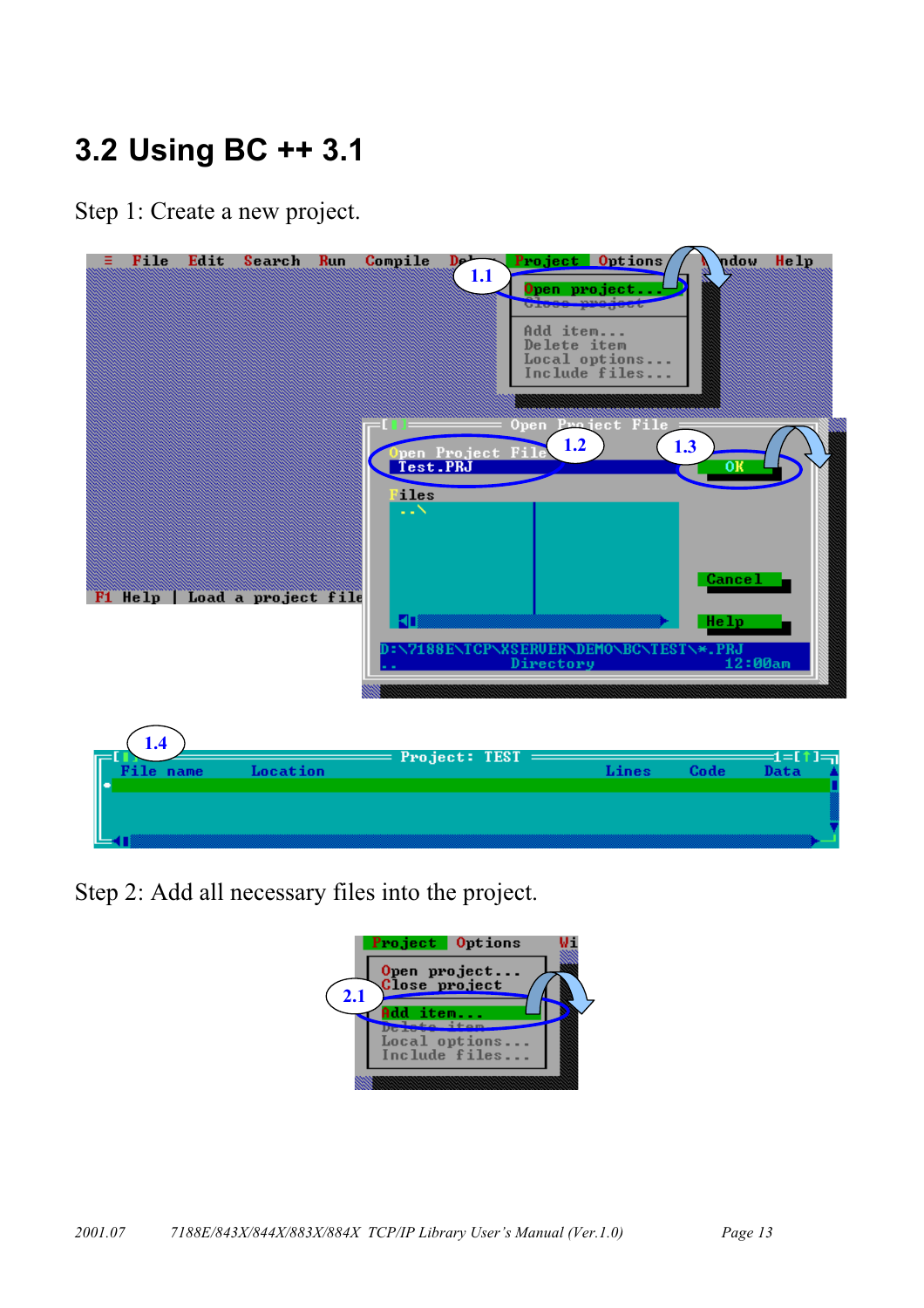| 2.2    |              |                   |              |         |              |
|--------|--------------|-------------------|--------------|---------|--------------|
|        |              | $Project: TEST =$ |              |         | <b>72 IN</b> |
| name   | acation.     |                   | <b>dines</b> | $ode -$ |              |
| RFR C. | $\sim$       |                   | 95           | 113     |              |
|        |              |                   | n/a          | n/a     | n/a          |
|        | $\mathbf{r}$ |                   | ш            | 52      |              |
|        | . . NLI B    |                   | n/a          | n/a     | n/a          |
|        | $. \sim$ LIB |                   | n/a          | n/a     | n/a          |
|        |              |                   |              |         |              |
|        |              |                   |              |         |              |

Step 3: Set Code generation options.

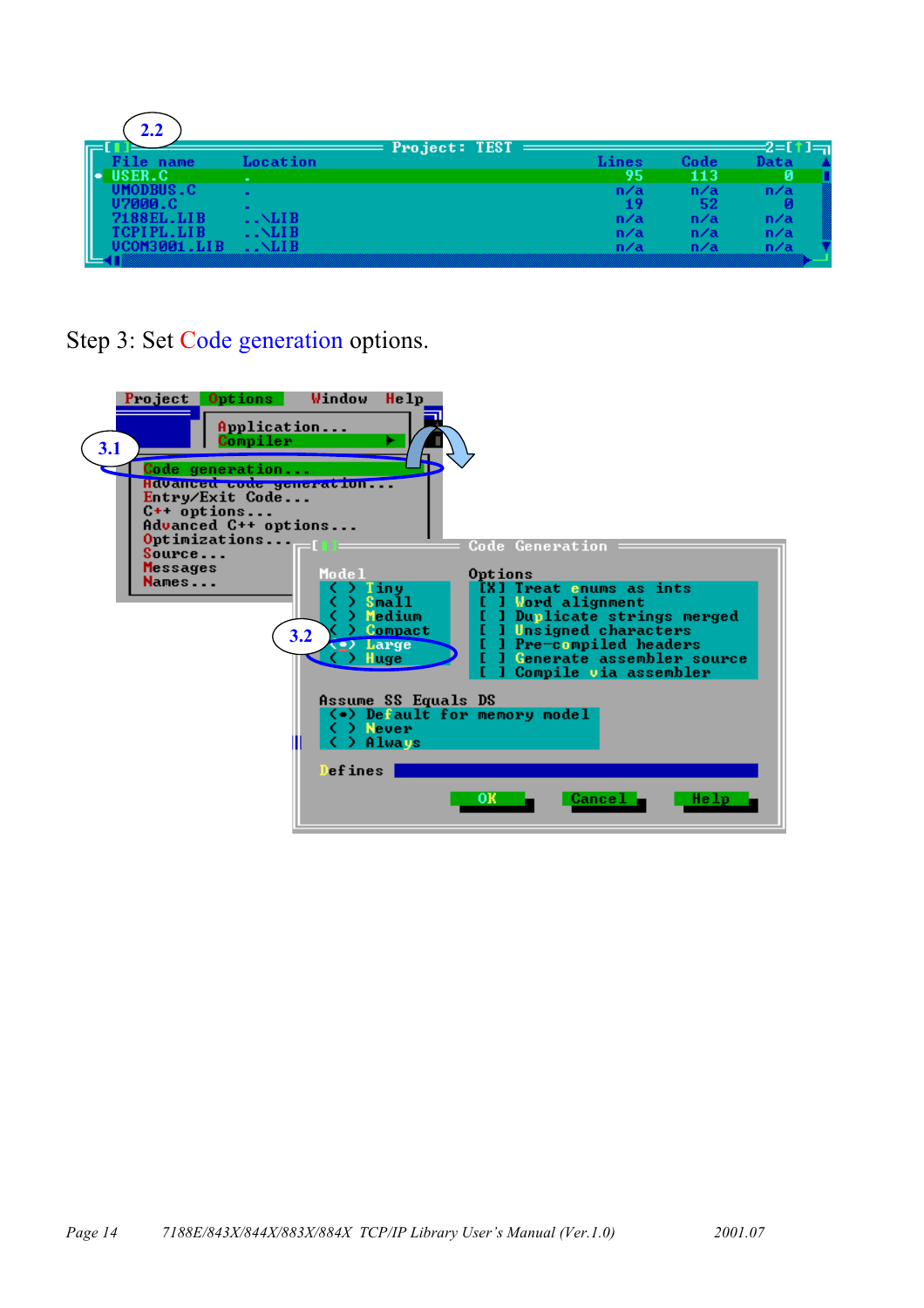Step 4: Set Advanced code generation options.



Step 5: Set Debugger options.

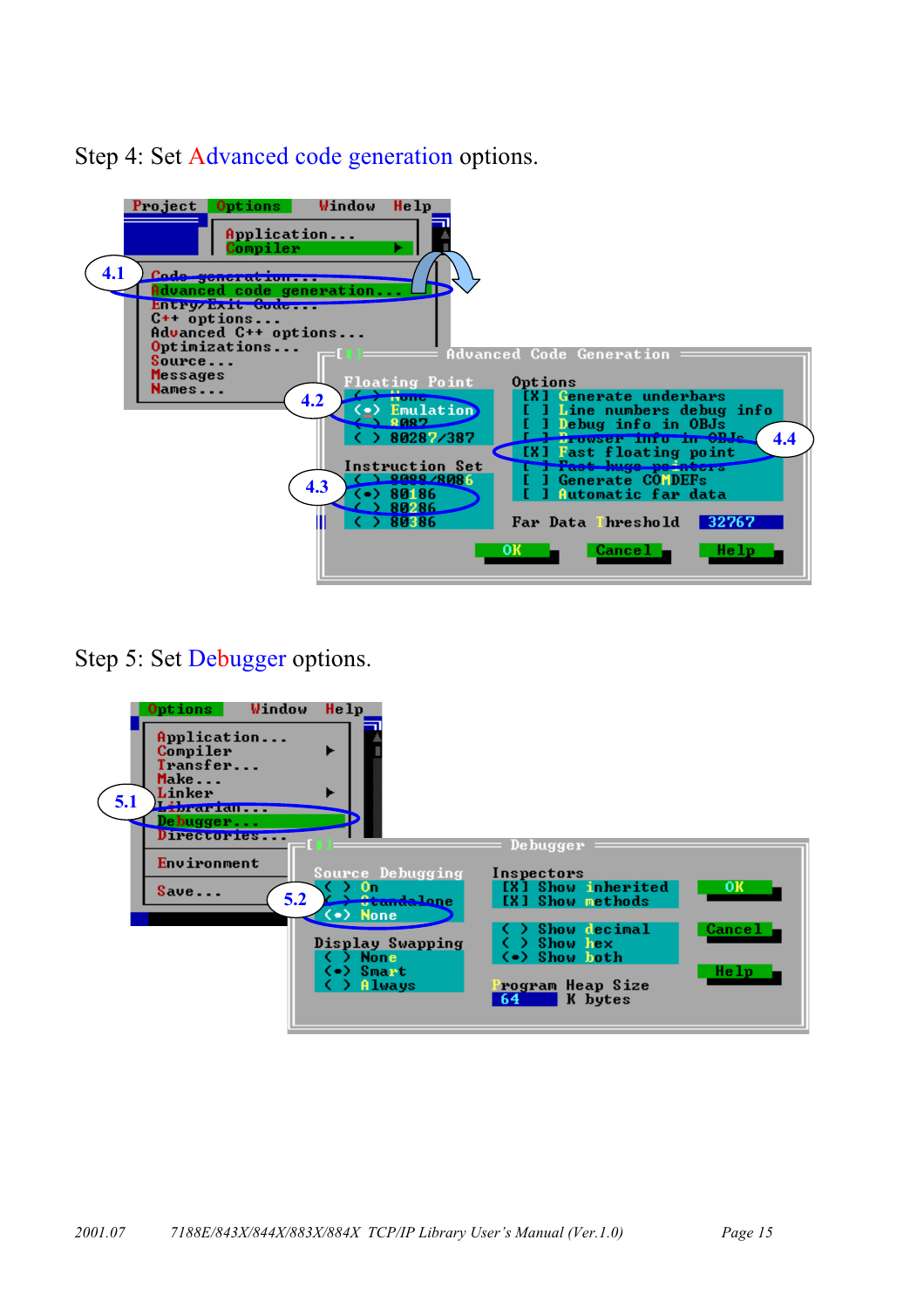Step 6: Make the project.

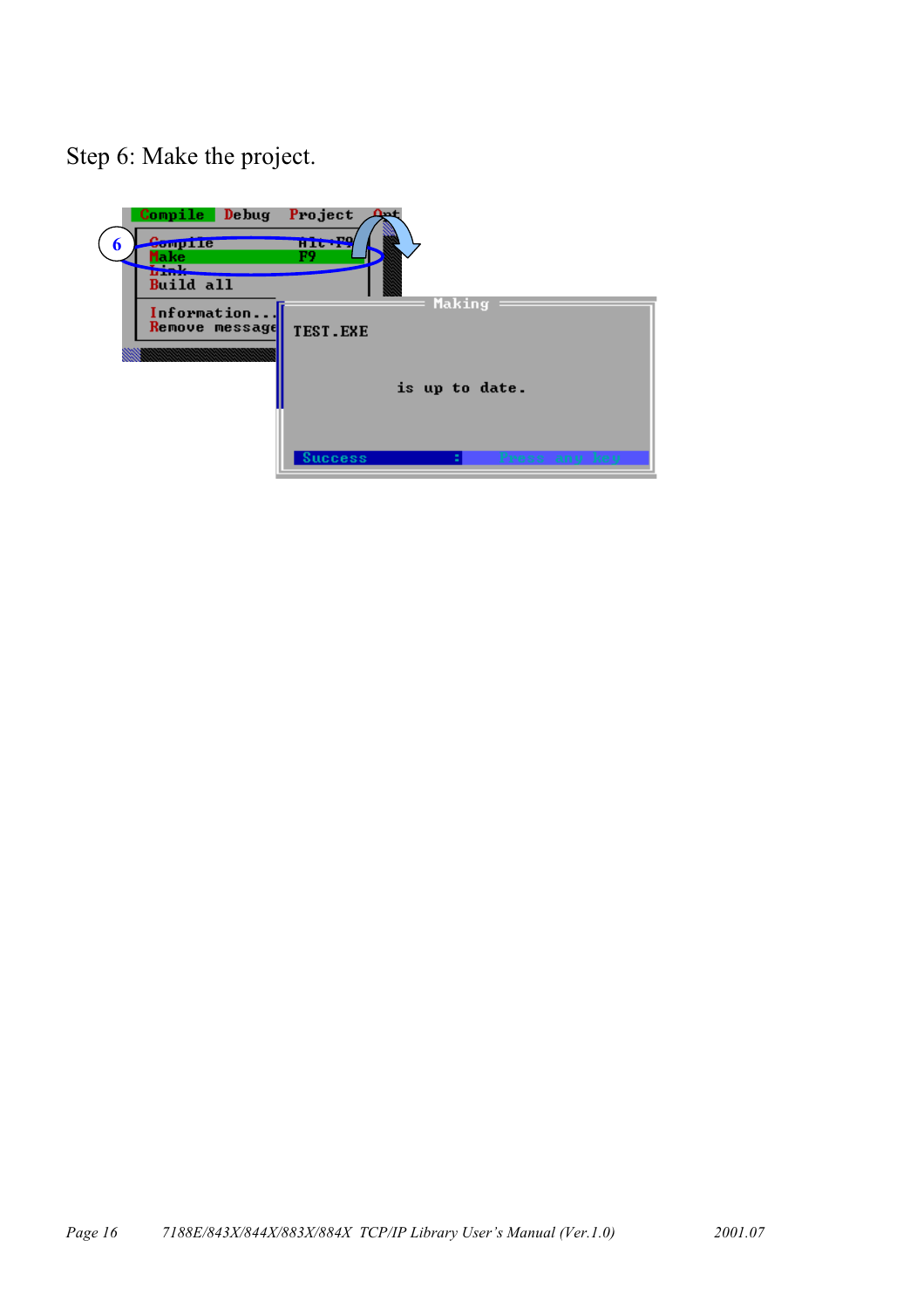# <span id="page-16-0"></span>**4. TCP/IP Library function**

# **4.1 TCP/IP function**

## 4.1.1 Ninit

- **Description: Network initialization.**  $\bullet$
- **Syntax: int Ninit (void);**  $\bullet$
- **Return Value:**  $> 0$  : successful

```
• For example:
   main()\{if(|s7188e() == 0) /* I-7188E detect */
       \{Print("The Hardware is not I-7188E.\n\r");
           exit(1);}
       if(\text{Ninit}() < 0)
       Print("Network initialization error\n\r");
   \mathcal{E}
```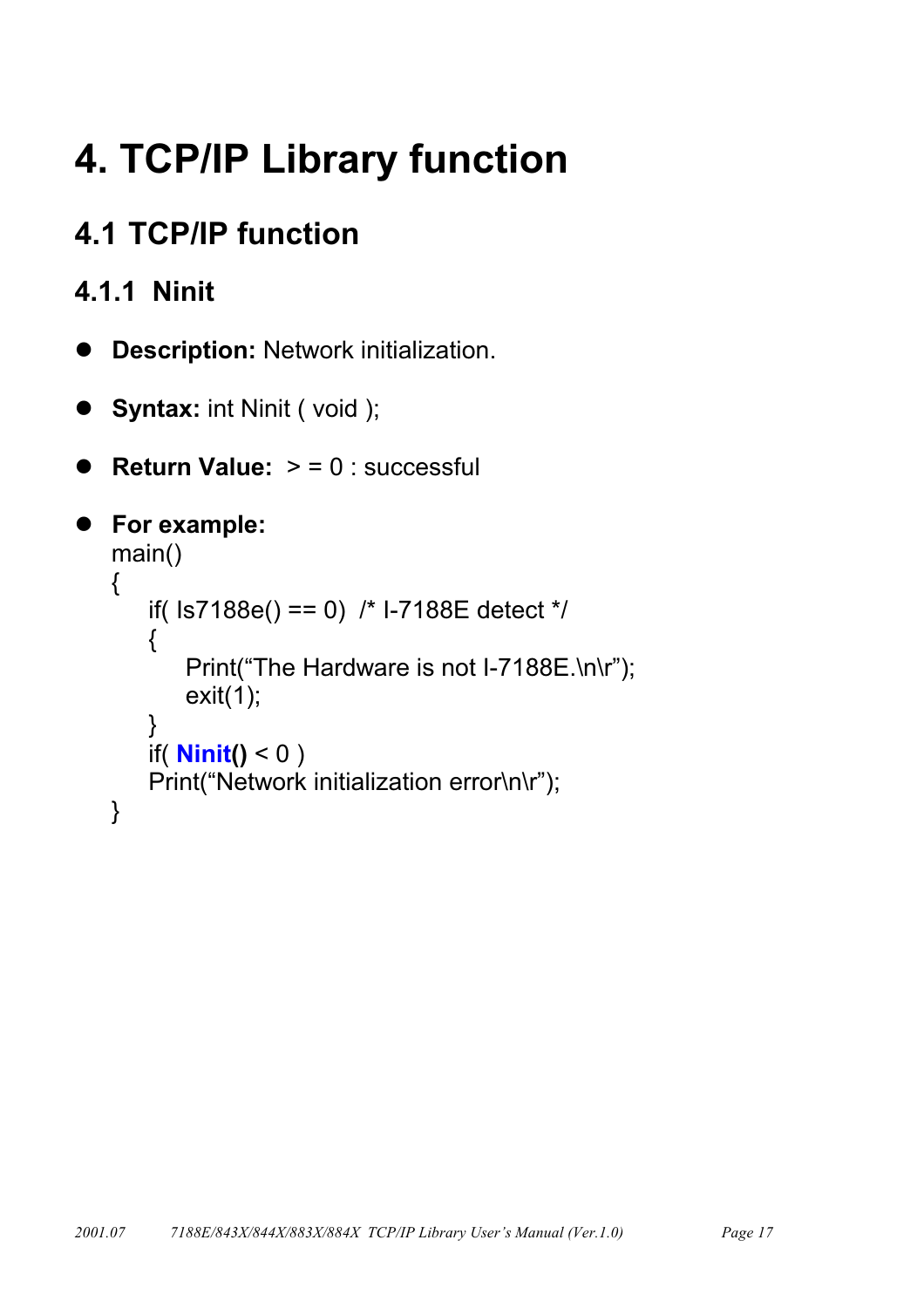### <span id="page-17-0"></span>4.1.2 Portinit

- Description: Network interface initialization.
- **Syntax:** int Portinit ( char \*name );
- Input Parameter: \*: all network interfaces will be initialized.
- **Return Value:**  $>$  = 0: successful

```
• For example:
   main()\{if(1s8000() == 0) /* I-8000 detect */
       \{Print("The Hardware is not I-8000.\n\r");
           exit(1);\mathcal{E}if(Ninit() < 0)
           Print("Network initialization error\n\r");
       if(\text{Portinit}( "*") < 0)
           Print("Network initialization error\n\r");
   \}
```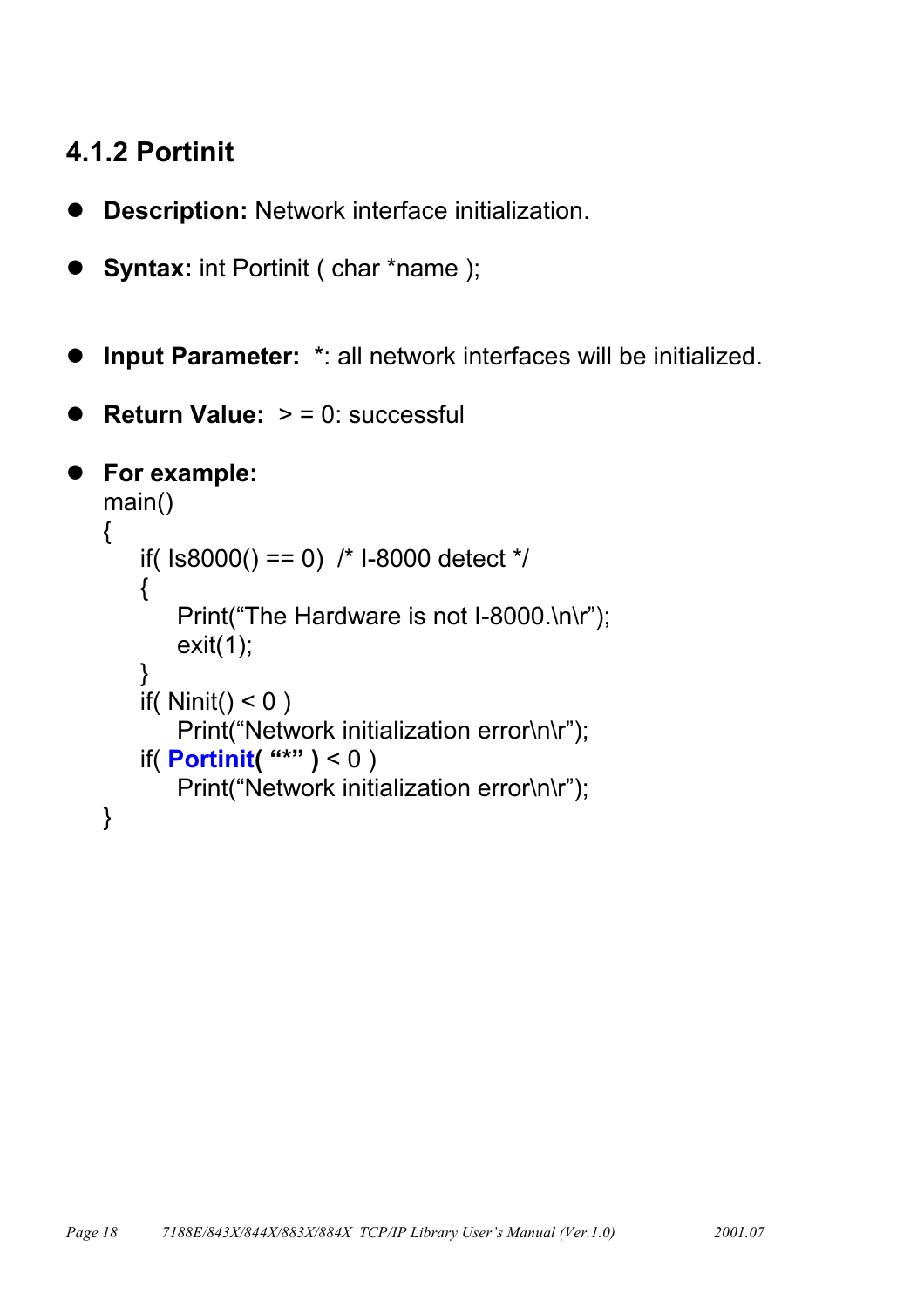#### <span id="page-18-0"></span>4.1.3 Nterm

- Description: Network shutdown.  $\bullet$
- **Syntax: int Nterm (void);** ●
- **Input Parameter: none**  $\bullet$
- Return Value: 0: Always return 0.  $\bullet$

```
• For example:
   main()\{if(|s7188e() == 0| /* I7188E detect */
       \{Print("The Hardware is not I-7188E.\n\r");
          exit(1);\}if(Ninit() < 0)
          Print("Network initialization error\n\r");
           \ddotsc\ddotscNterm();
   \}
```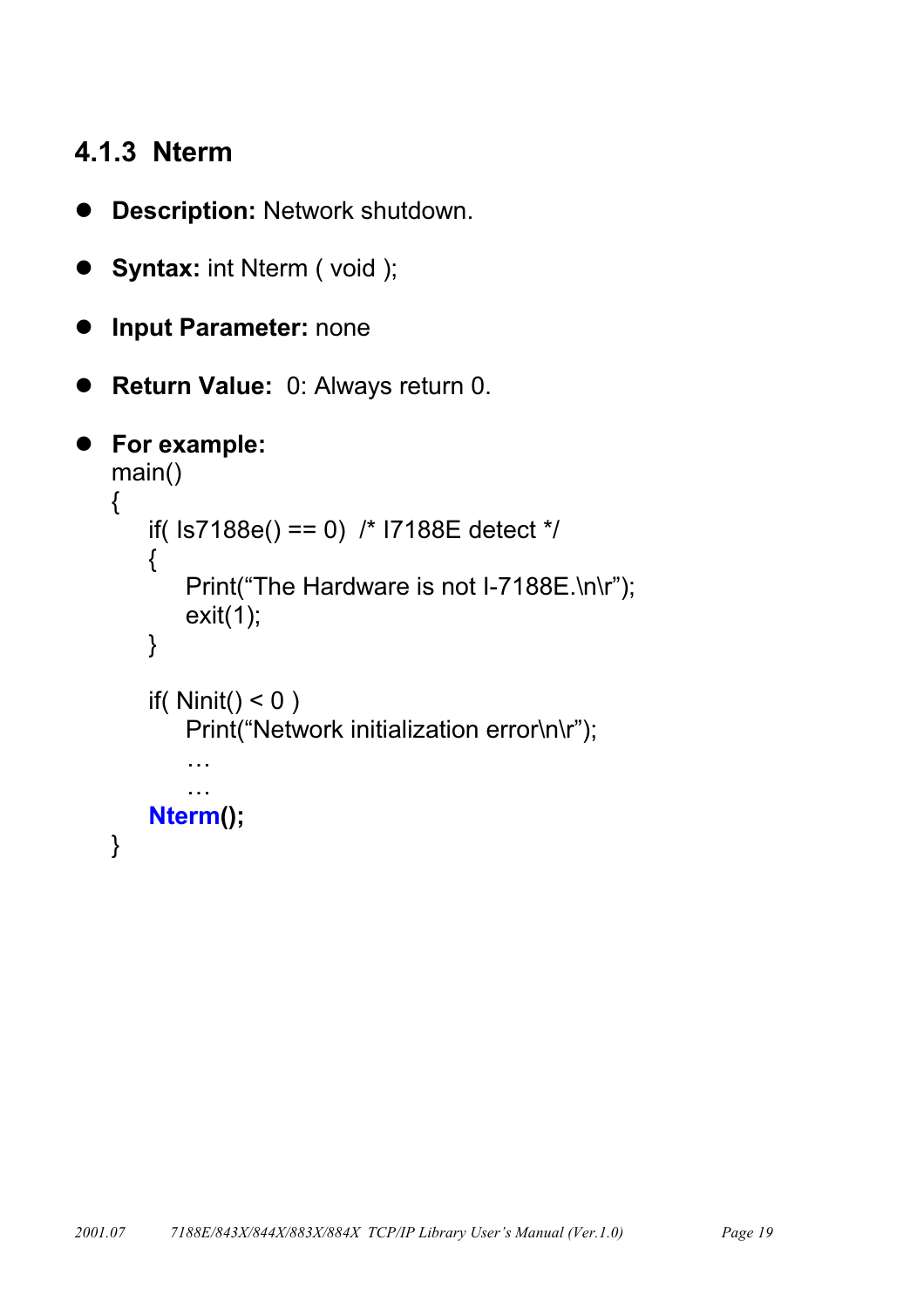#### <span id="page-19-0"></span>4.1.4 Portterm

Description: Shutdown network interface.

```
Syntax: int Portterm ( char *name );
```
- Input Parameter: \*: all network interfaces will be shutdown.
- **Return Value: >=0: Always return 0.**

```
For example:
 main()\{if(1s8000() == 0) /* I-8000 detect */
    \{Print("The Hardware is not I-8000.\n\r");
        exit(1);\}if(Ninit() < 0)
      Print("Network initialization error\n\r");
    if(Portinit("*") < 0)
    \{Print("Network initialization error\n\r");
        Portterm("*");
    }
 \}
```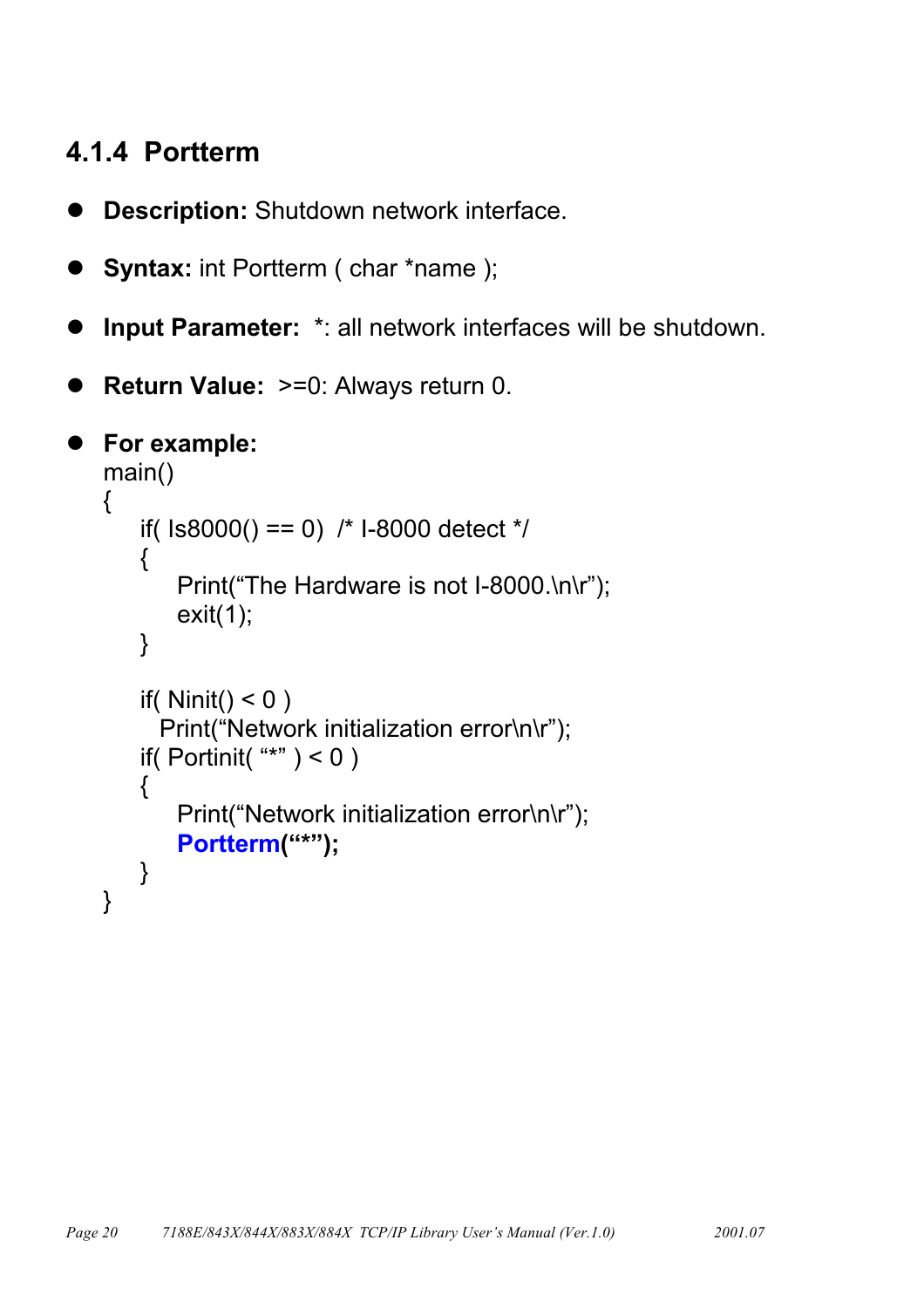#### <span id="page-20-0"></span>4.1.5 accept

- **Description:** Accepts a connection at a socket.
- **Syntax:** int accept (int s, struct sockaddr \*name, int \*namelen);

```
• Input Parameter:
   s: Socket ID.
   *name: The *name storage IP of client side.
  *namelen: The *namelen storage size of IP of client side
```
- Return Value: >=0: successful.  $-1$ : error.
- Reference: socket, bind, listen

```
• For example:
   main()\{int s1, s2, socksize;
      struct sockaddr in socka;
      socksize = sizeof(socka);
      memset(&socka, 0, sizeof(socka));
      socka.sin family = AF INET;
      s2 = accept( s1, (struct sockaddr *)&socka, &socksize );
      if(s2 < 0)
          Print("Error in accept. \n\r");
```
 $\}$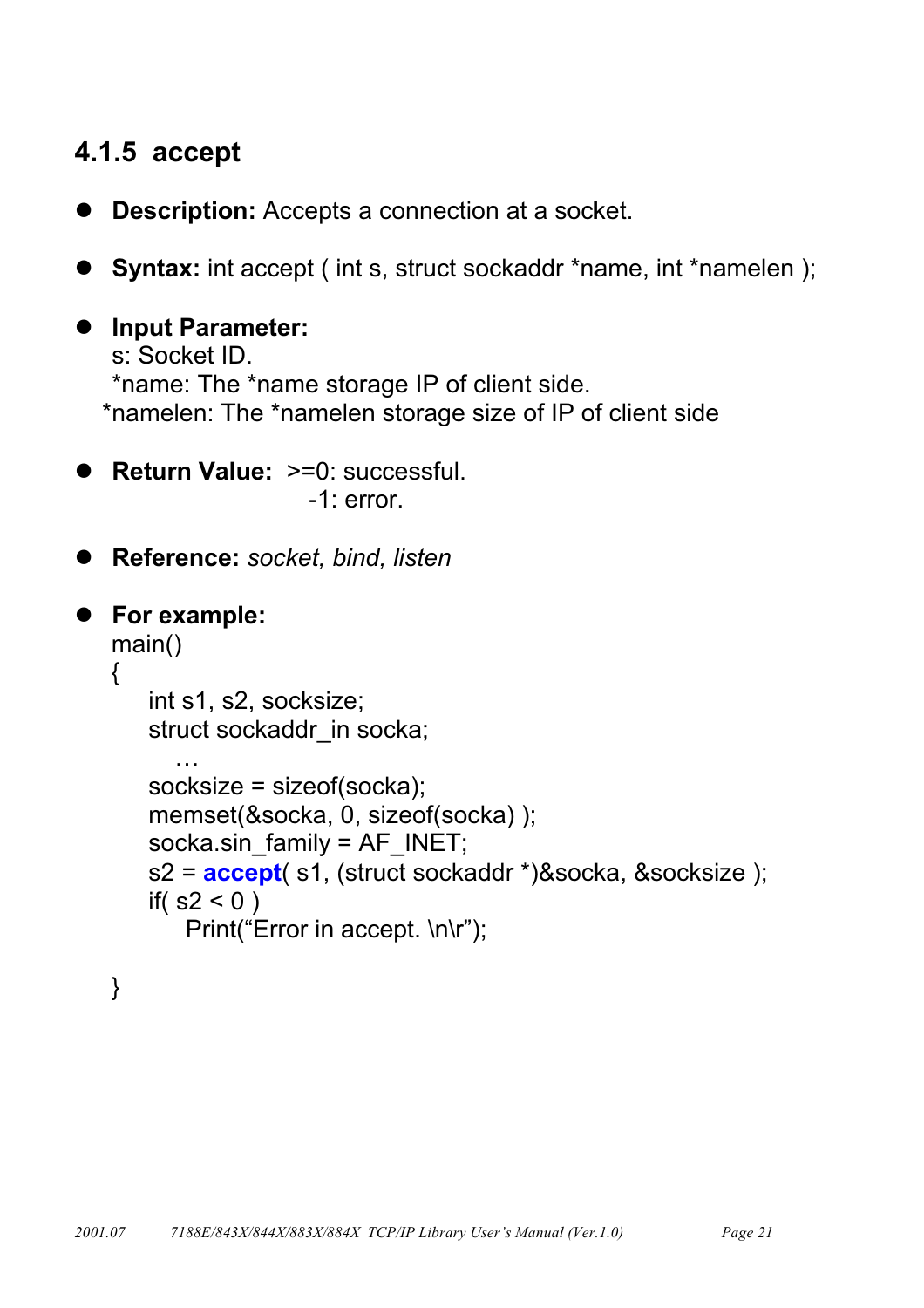#### <span id="page-21-0"></span>4.1.6 bind

- **Description: Binds a socket.**
- Syntax: int bind(int s, struct sockaddr \*name, int \*namelen);
- Input Parameter: s: Socket ID. \*name: The \*name storage IP of client side. \*namelen: The \*namelen storage size of IP of client side
- Return Value: 0: successful.

 $-1$  error

● Reference: socket, listen, accept, closesocket

## • For example:

```
/* socket */
int s:
struct sockaddr in socka; /* Local port */
\ddotscmemset( &socka, 0, sizeof( socka ) ); /* set zero */
socka.sin family = AF INET;
socka.sin port = htons(2000); /* set socket port */
if(bined(s, (struct \, socket) \, 8 \, socked)) < 0)
  Print("Error in bind \n\r");
```
2001.07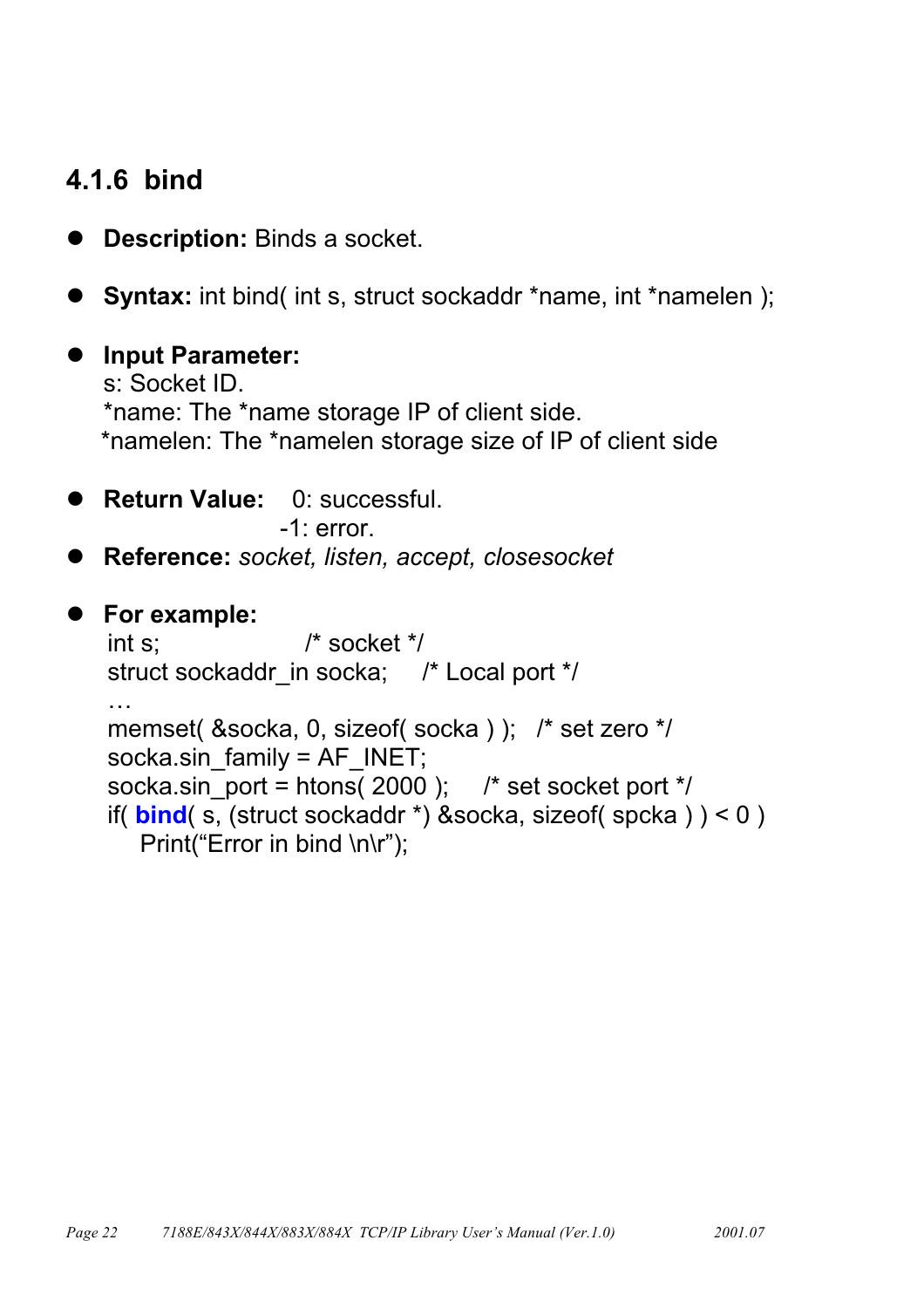#### <span id="page-22-0"></span>4.1.7 closesocket

- **Description: Closes a socket.**  $\bullet$
- Syntax: int closesocket( int s);
- Input Parameter: s: Socket ID.
- **Return Value:** 0: successful...  $-1$ : error.

## 4.1.8 connect

- Description: Initates a connection at a socket.  $\bullet$
- Syntax: int connect( int s, struct sockaddr \*name, int namelen);
- Input Parameter: s: Socket ID. name; structure that identifies the remote end of the connect. namelen: size of name.
- Return Value: 0: successful.

```
-1: error.
```
- Reference: closesocket
- For example:

if(connect(s, (struct sockaddr \*) & socka, size of(socka)) < 0) Print("Error connecting to remote server.\n\r");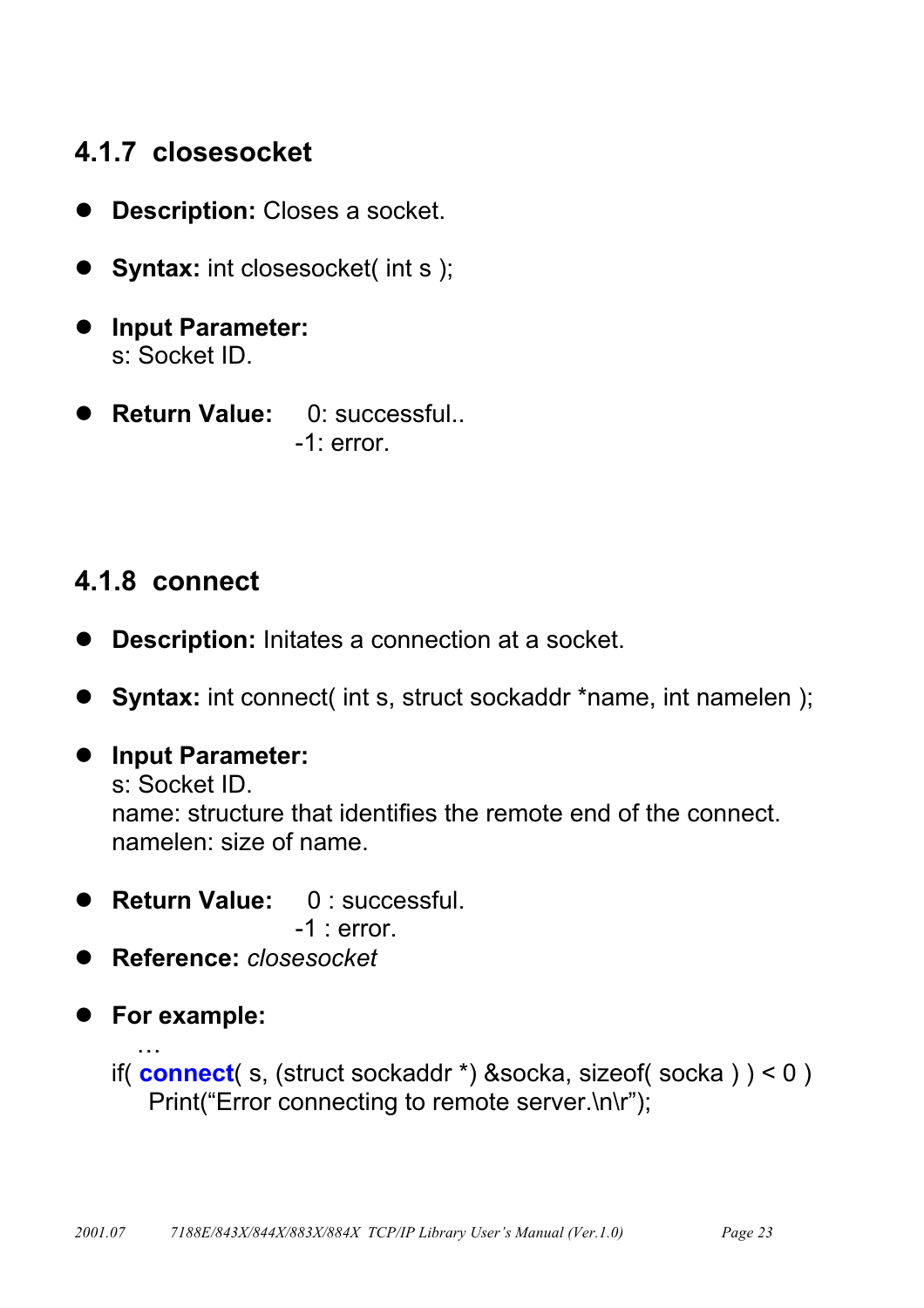#### <span id="page-23-0"></span>4.1.9 fcntlsocket

- **Description:** socket control flags.  $\bullet$
- **Syntax:** int fontlsocket( int s, int cmd, int arg);
- **Input Parameter:** s: Socket ID.
- · Return Value: 0: successful. .  $-1$  Frror

#### 4.1.10 gethostbyname

- Description: Returns the IP address which corresponds to a host name.
- Syntax: struct hostent \*gethostbyname( char \*name );
- Input Parameter: \*name: the name of the host.
- **Return Value:**  $0:$  error. !=0: successful.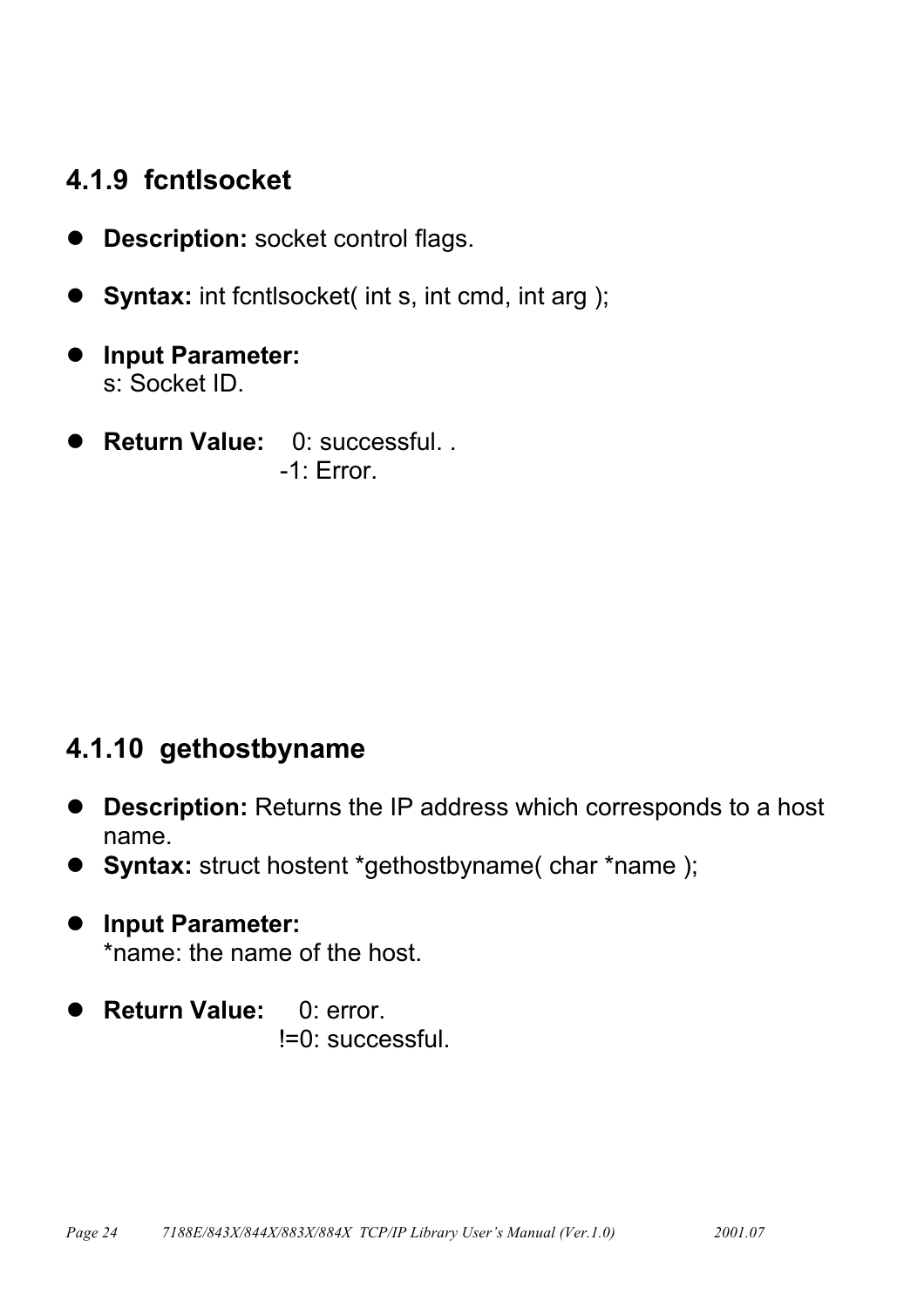#### <span id="page-24-0"></span>4.1.11 getsockname

- **Description:** Gets the local address information of a socket.  $\bullet$
- Syntax: int getsockname(int s, struct sockaddr \*name, int

\*namelen );

**Input Parameter:**  $\bullet$ s: socket ID. name: the name of the host. namelen: length of the name

- Return Value: -1: error. 0: successful.
- Reference: gethostbyname\_r

• For example:

int s:

```
s = socket( PF INET, SOCK DGRAM, 0);
```
il.

 $\ddotsc$ 

if( $getsocketname( s, (struct sockaddr *)&socka, &socksize ) < 0 )$ Print("Error in getsockname.\n\r");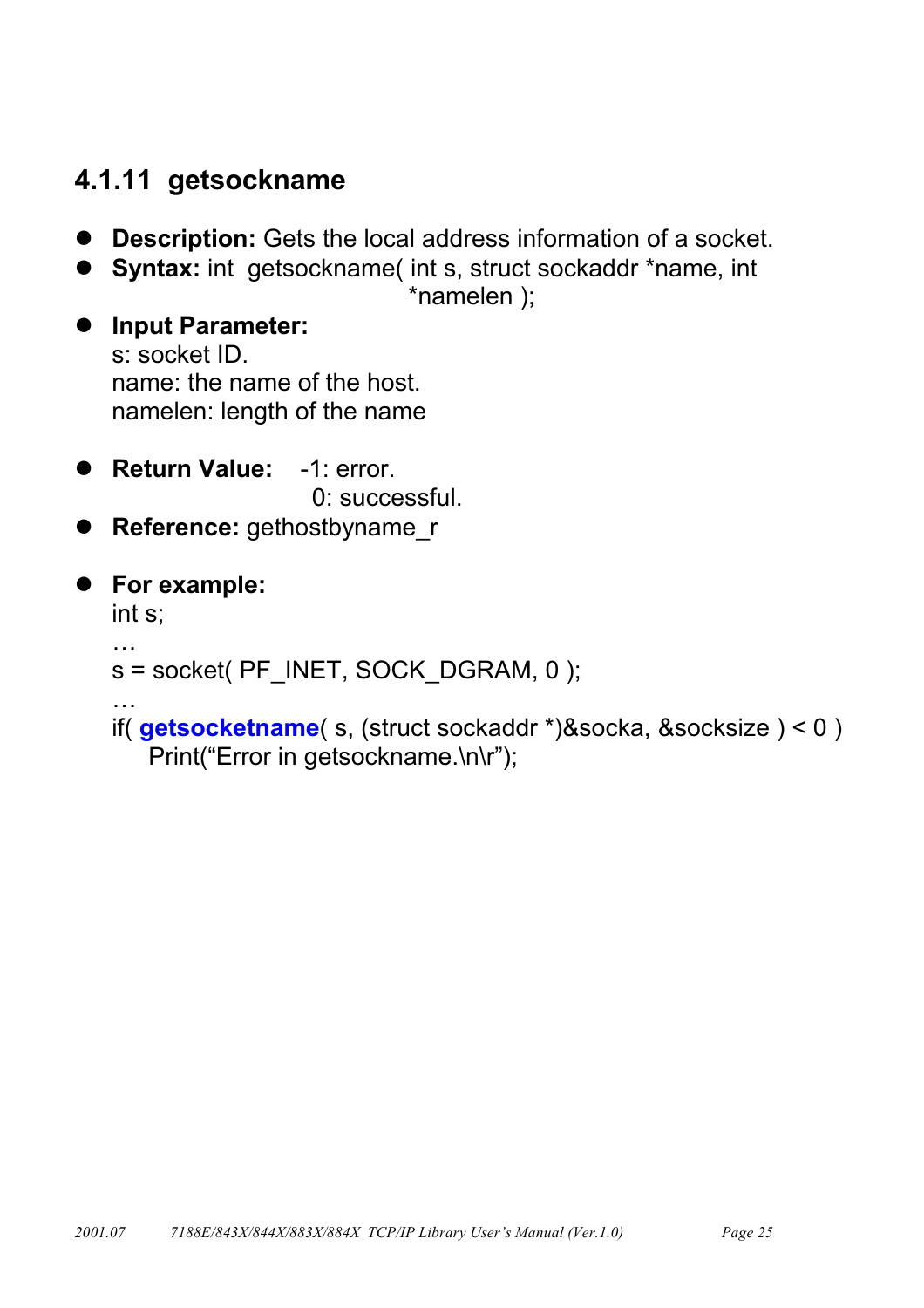#### <span id="page-25-0"></span>4.1.12 ioctlsocket

- Description: socket sets control parameters.  $\bullet$
- Syntax: int ioctlsocket( int s, int request, char \*arg );
- **Input Parameter:**  $\bullet$ s: socket ID. request: request type. arg: Optional argument.
- Return Value: 0: successful. D  $-1$ : error.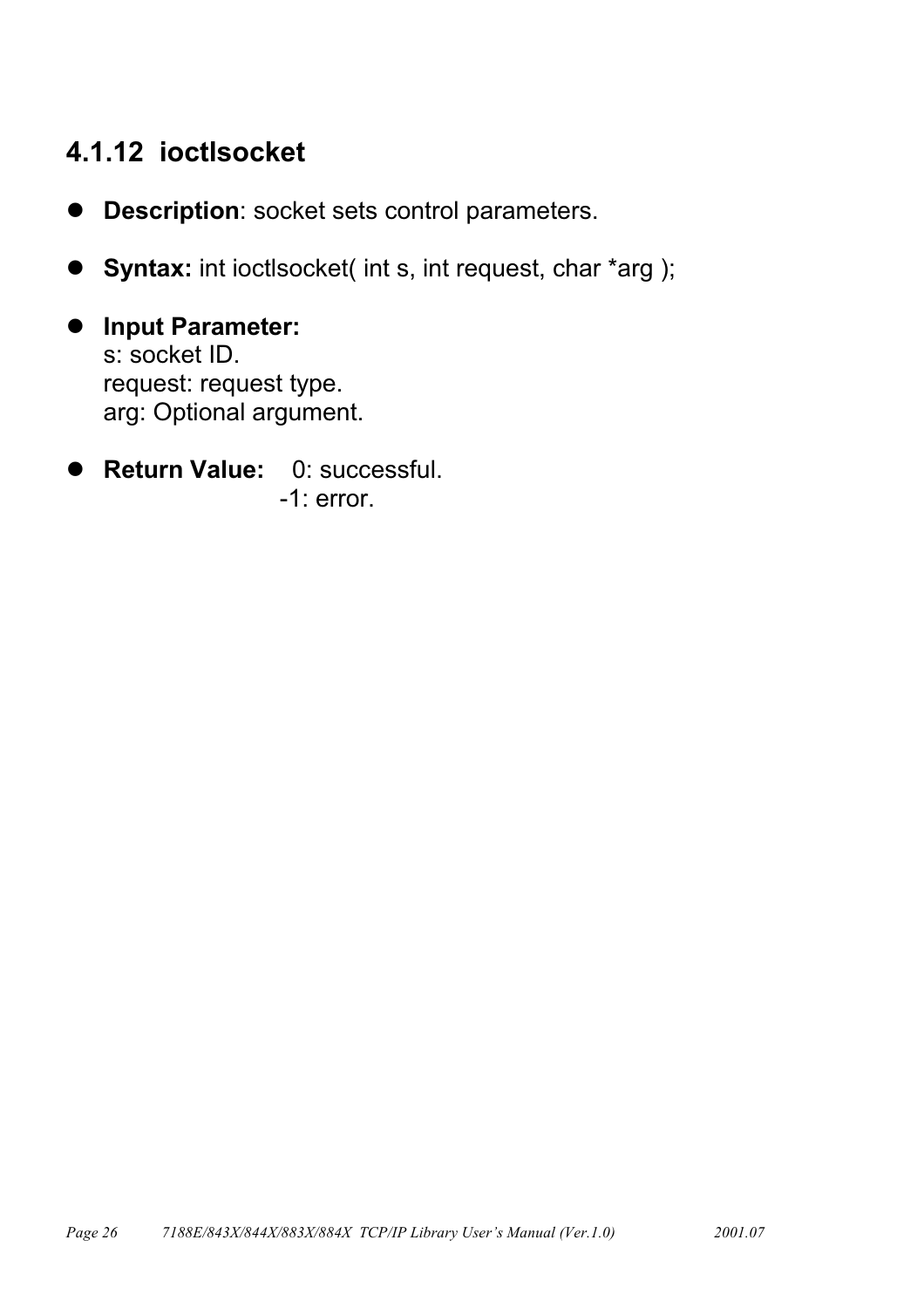### <span id="page-26-0"></span>4.1.13 listen

- **Description:** Listens to connections.
- Syntax: int listen( int s, int backlog);
- **Input Parameter:**  $\bullet$ s: socket ID. backlog: Set the maximum number of connections.
- Return Value: 0: successful.  $-1$ : error.
- Reference: recv. recvfrom. recvmsq
- For example:  $int s$ :  $\sim$   $\sim$   $\sim$ if(**)** Print("Error calling listen.\n\r");

### 4.1.14 readsocket

- **Description:** receives data from a socket ID.
- Syntax: int readsocket(int s, char \*buf, int len);

```
• Input Parameter:
   s: socket ID.
   buf: received buffer.
   len: Maximum number.
```
- **Return Value:**  $>=0$ : successful.  $-1$ : error.
- Reference: recv, recvfrom, recvmsg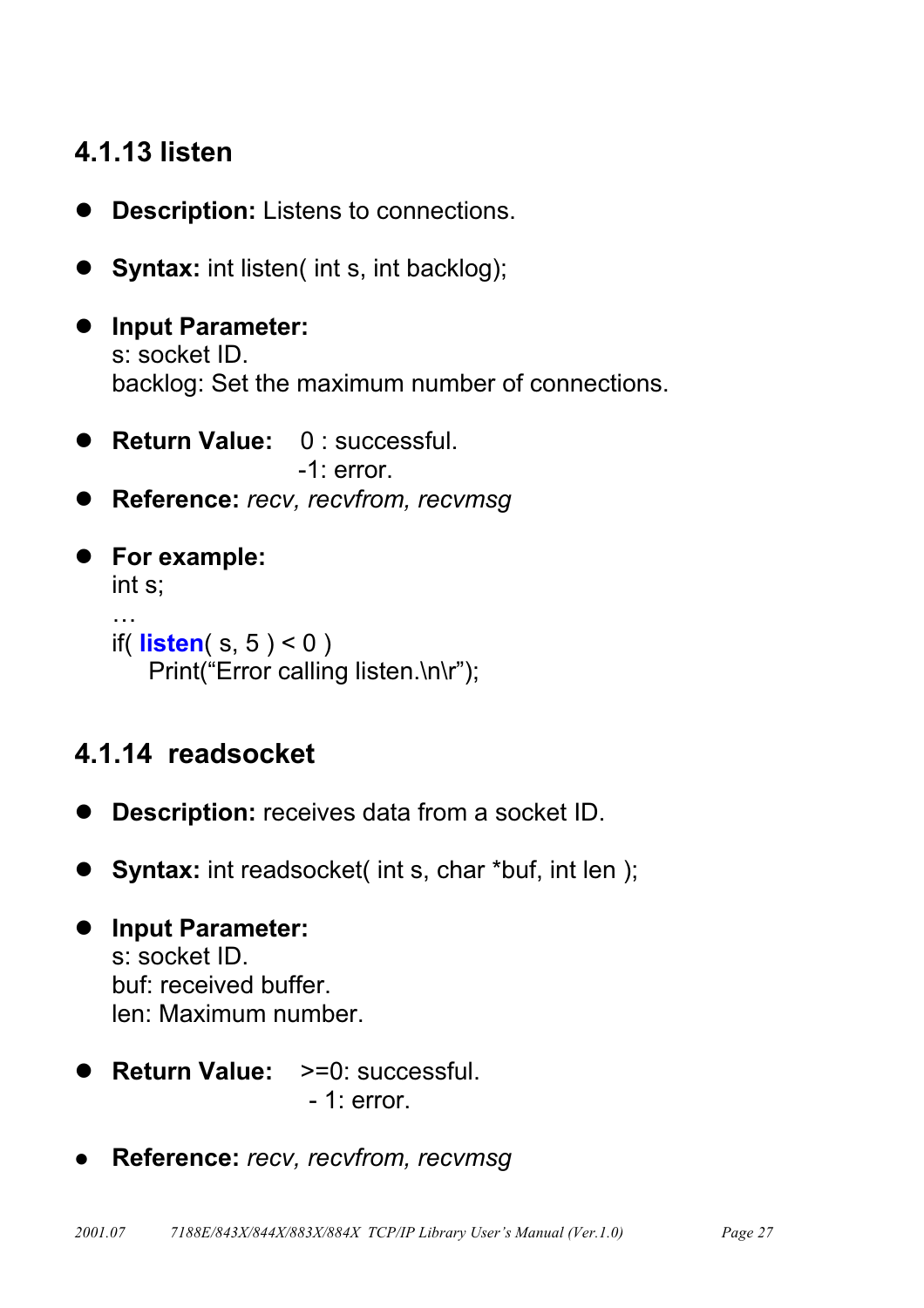#### <span id="page-27-0"></span>4.1.15 recv

- **Description:** receives messages from a TCP connection.
- **Syntax:** int recv( int s, char \*buf, int len, int flags);

• Input Parameter: s: socket ID. buf: receive buffer. len: Maximum number. flags: Always 0.

- Return Value: >=0: successful  $-1$ : error.
- Reference: recv, recvfrom, recvmsg

```
• For example:
              \prime^* return code \prime\primeint rc:
   int s1, s2; \frac{1}{2} /* s1 is old socket, s2 is new socket */
   unsigned char buff[9]; /* read buffer */
   \ddotscs2 = accept( s1, (struct socket socladdr *)&socka, &socksize );
   rc = <b>recv</b> (s2, buff, 8, 0); /* set the receive maximum bytes are 8
                                  bytes */
   if(rc < 0)
       Print("Error receiving data. \n\r");
   else if rc == 8)
       Print("Success: read 8 byes.\n\r");
   else
       Print("Error: Did not retrieve 8 bytes.\n\r");
```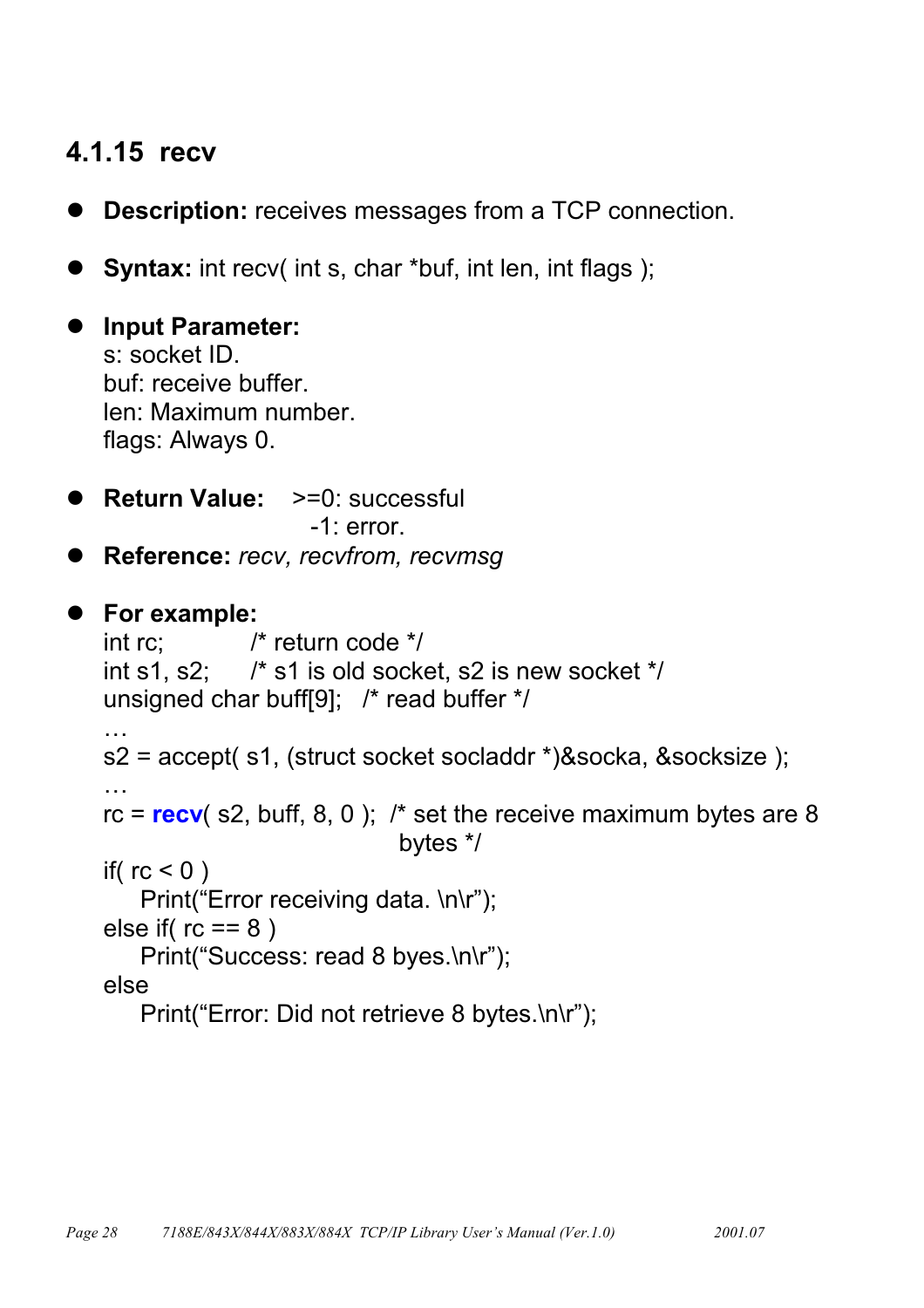### <span id="page-28-0"></span>4.1.16 recyfrom

- **Description:** receives messags from a UDP connection.
- Syntax: int recvfrom(int s, char \*buf, int len, int flags, struct sockaddr \*from, int \*fromlen );

#### • Input Parameter:

s: socket ID. buf: receive buffer. len: Maximum number. flags: Always 0. from: The remote host to which the connection should be made. fromlen: Size of data structure.

**Return Value: >=0: successful.**  $-1$ : error.

Reference: recv. recvmsq

```
• For example:
```

```
\prime* s1 is old socket. s2 is new socket */
int s1, int s2;
                        \prime^* return code \prime\primeint rc:
unsigned char buff[64];
struct sockaddr_in socka; /* remote host address */
\ddotscsocka.sin port = htons(2000); /* set the local host port */
rc = <b>recvfrom</b> (s2, buff, 8, 0, (struct sockaddr *)&socka, &socksize );
if(rc < 0)
   Print("Error receiving data. \n\r");
else if rc == 8)
   Print("Success: read 8 byes.\n\r");
else
   Print("Error: Did not retrieve 8 bytes.\n\r");
```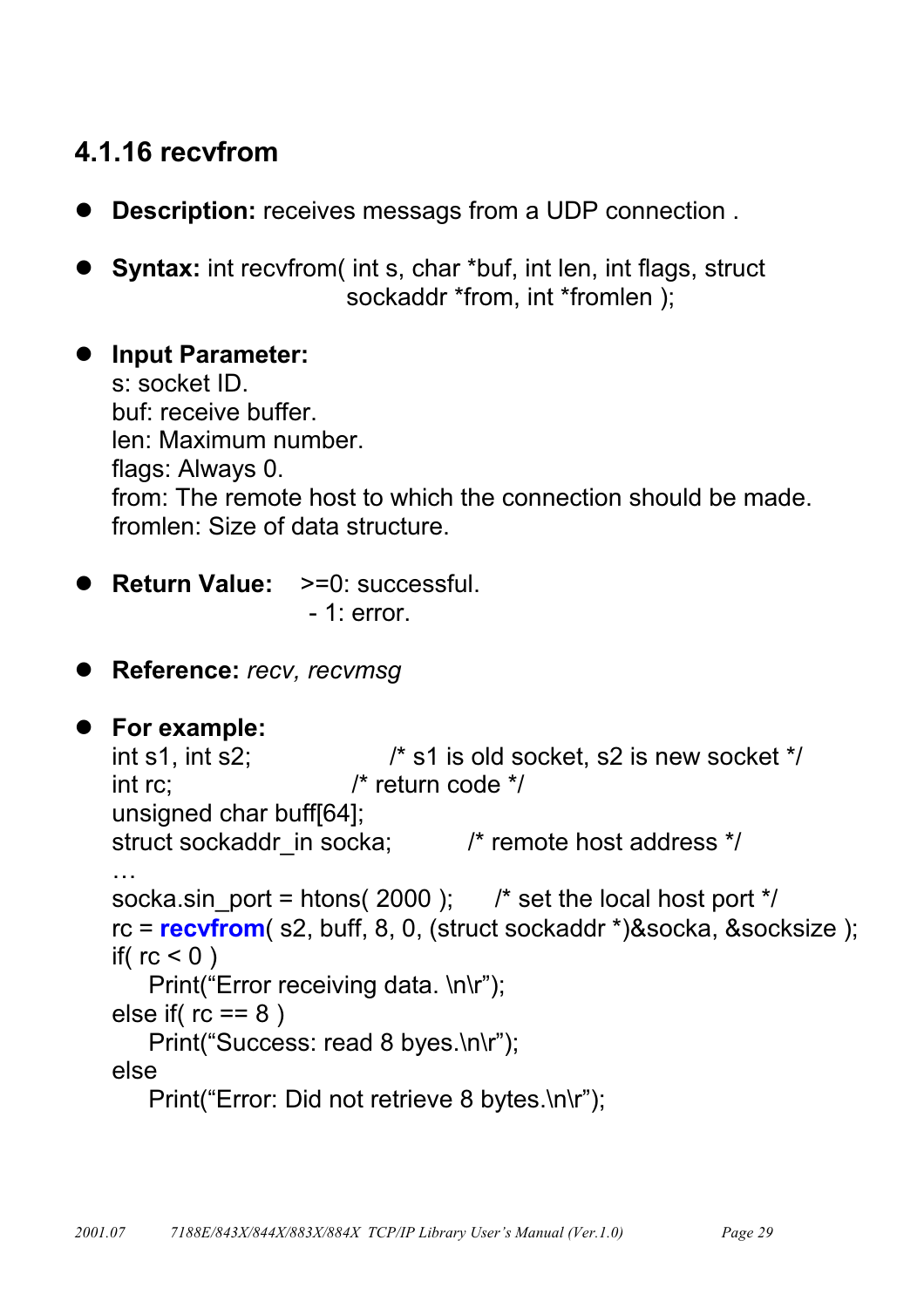### <span id="page-29-0"></span>4.1.17 recvmsg

- Description: receives data.  $\bullet$
- **Syntax:** int recvmsg( int s, msghdr \*msg, int flags);
- **Input Parameter:**  $\bullet$ s: socket ID. msg: received data should be stored. flags: Always 0.
- Return Value: >=0: successful.  $-1$ : error.
- Reference: recv, recvfrom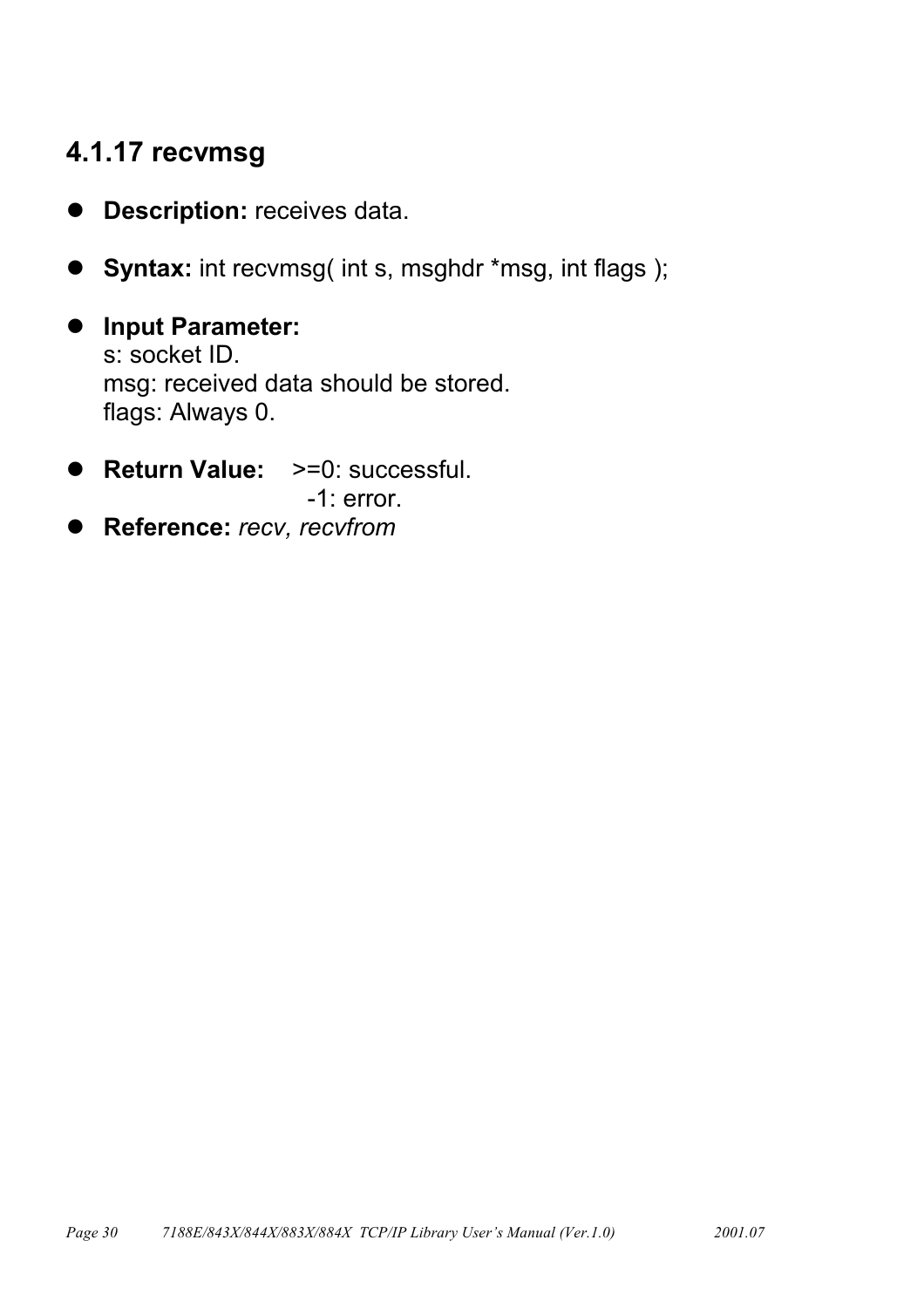#### <span id="page-30-0"></span>4.1.18selectsocket

- **Description:** Waits for activity of a set of sockets.
- Syntax: int selectsocket(int nfds, fd set \*readfds, fd set \*writefds, fd set \*exceptfds, struct timeval \*timeout );

#### • Input Parameter:

nfds: socket ID. readfds: Socket ID which selectsocket() should return if data becomes available. writefds: Socket ID which selectsocket() should return if the socket can accept more data. exceptfds: Socket ID which selectsocket() should return if out-of-band data is available. timeout: set time out.

#### **Return Value:**

- >0: this number of sockets are ready.
	- 0: timeout occurred.
	- $-1$ : error.

#### • For example:

```
int s1 s2, s3;
int rc:
fd set socket set1, socket set2;
```

```
FD ZERO( &socket set1 );
FD ZERO( &socket set2 ):
FD SET(s1, &socket set1);
FD SET( s2, &socket set1 );
FD SET( s3, & socket set2 );
rc= selectsocket( 3, socket set1, socket set2, 0, NULL );
if(rc < 0)
```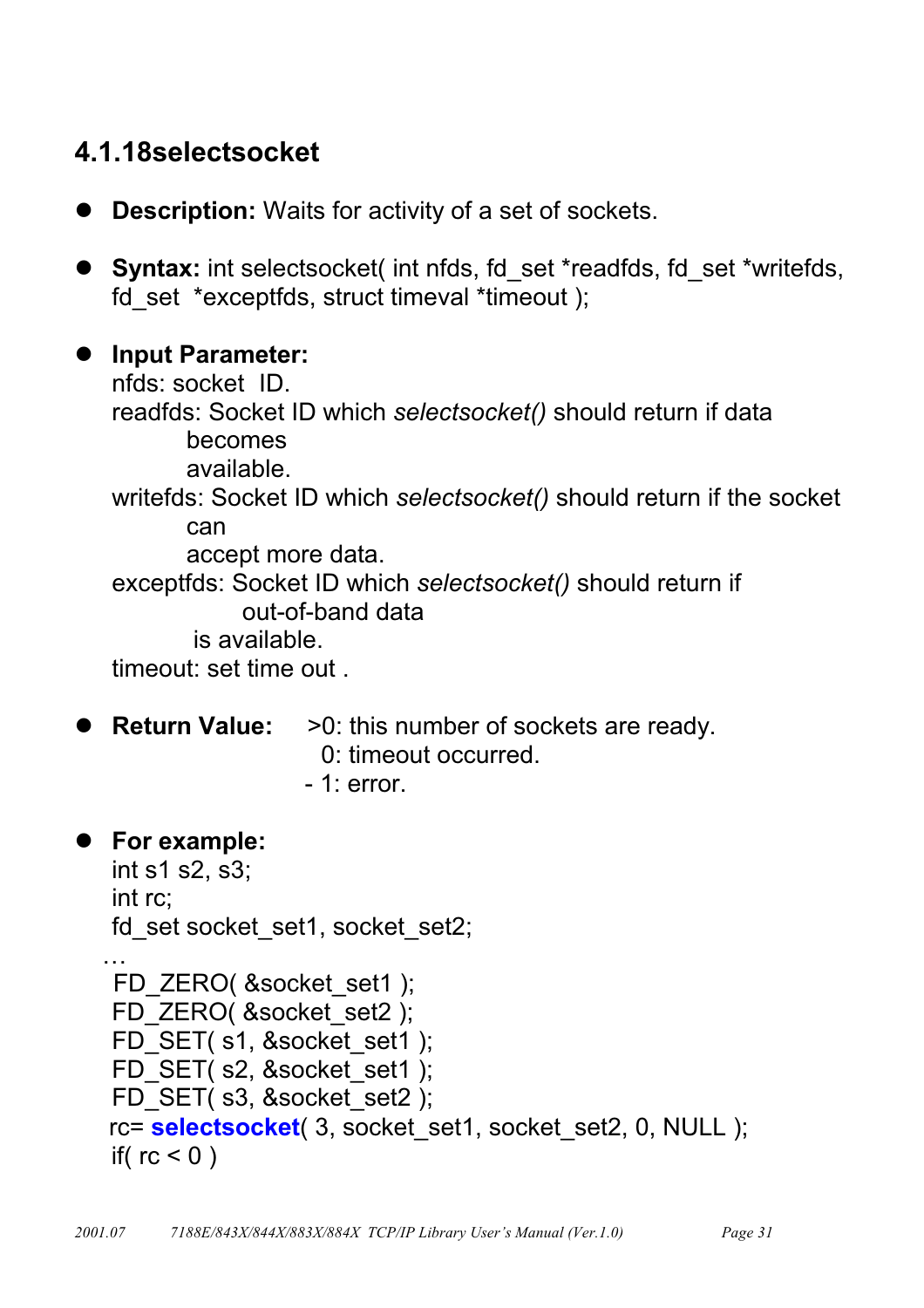Print("Error, no sockets ready.\n\r"); else

```
Print("%d sockets ready.\n\r",rc);
if(FD_ISSET(s1, &socket_set)
   Print("Socket 1 is ready to be read.\n\r");
else if(FD_ISSET(s2, &socket_set2)
   Print("Socket 2 is ready to be written.\n\r");
else if(FD_ISSET(s3, &socket_set3)
   Print("Socket 3 is ready to be read.\n\r");
else
```
Print("Error.\n\r");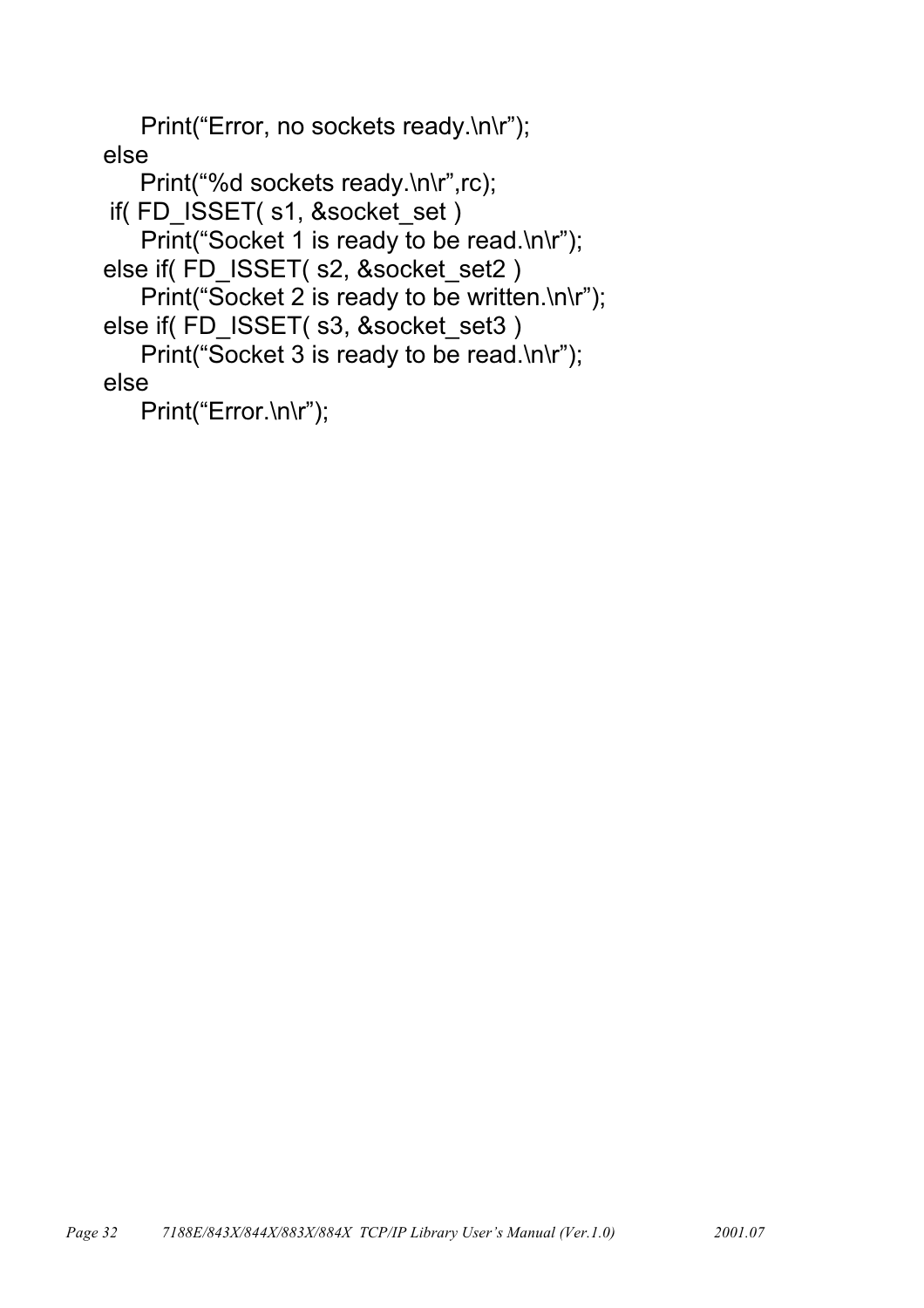#### <span id="page-32-0"></span>4.1.19send

- **Description:** sends a message by an established TCP connection.  $\bullet$
- **Syntax:** int send(int s, char \*buf, int len, int flags);  $\bullet$
- **Input Parameter:**  $\bullet$ s: socket ID. buf: data buffer. len: data of maximum number of bytes to be send.
- flags: Always 0.
- Return Value: >=0 : successful.  $-1$ : Error.
- Reference: sendto, sendmsg

```
• For example:
   unsigned char buff[128];
   int s1, s2;
   \mathbb{R}^2if(send(s2, buffer, sizeof(buff), 0) < 0))
      Print("Error sending data.\n\r");
```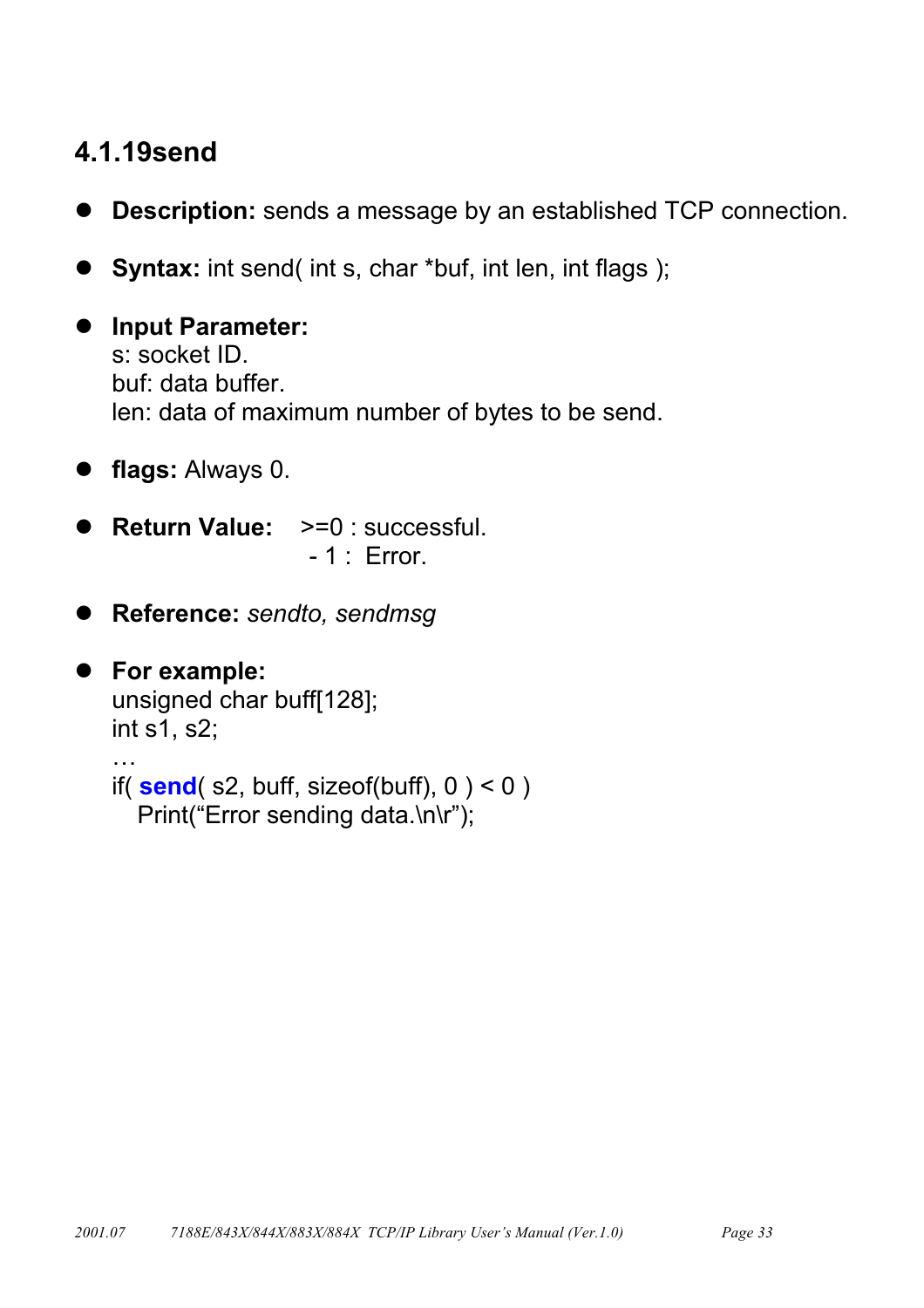### <span id="page-33-0"></span>4.1.20 sendmsg

- Description: sends a message which can be split between buffers.
- Syntax: int sendmsg(int s, msghdr \*msg, int flags);
- **Input Parameter:**  $\blacksquare$ s: socket ID. msg: data buffer.
- flags: Always 0.
- Return Value: >=0: successful.  $-1$ : error.
- Reference: send, sendto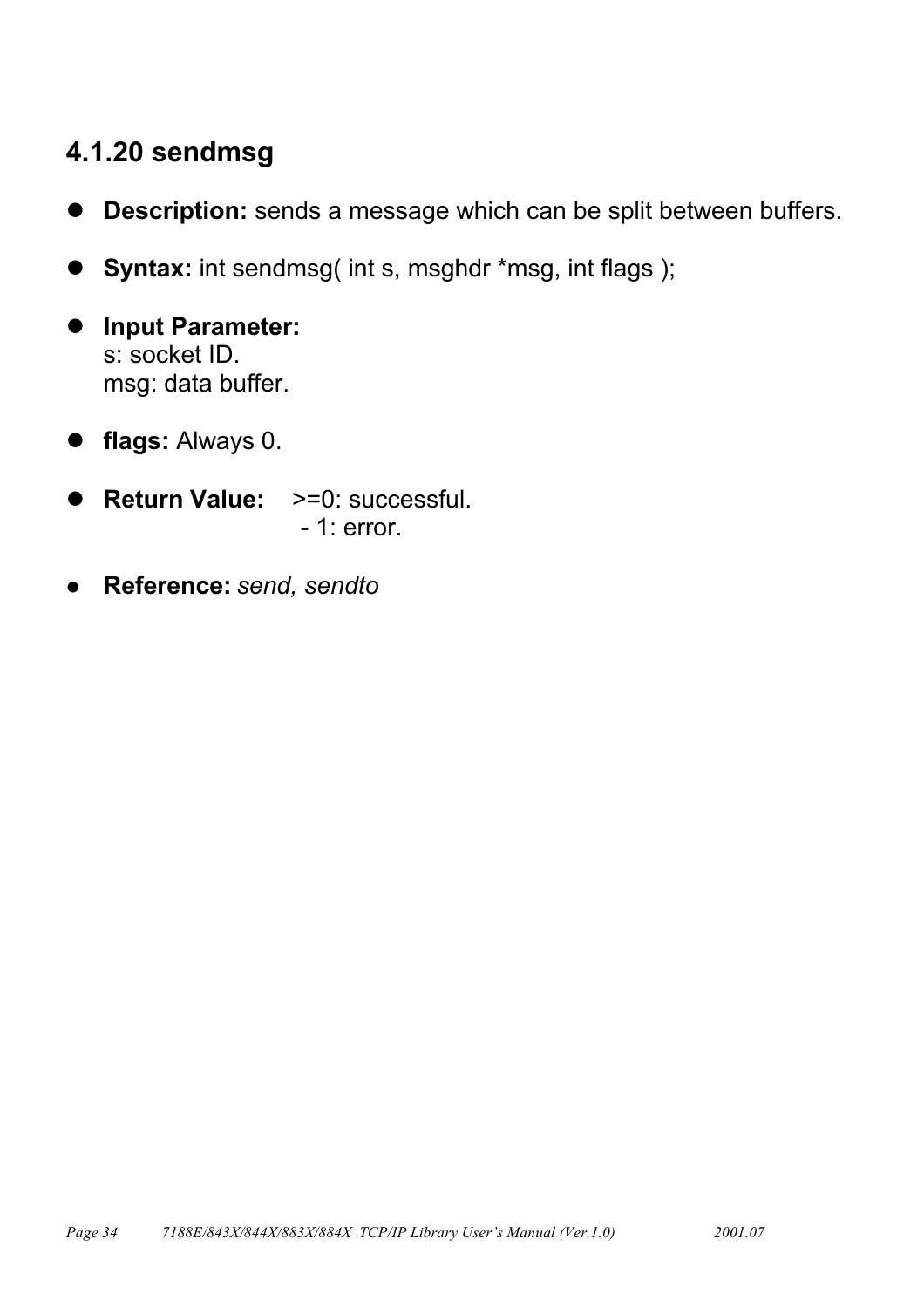## <span id="page-34-0"></span>4.1.21 sendto

- **Description:** sends a message on an established UDP connection.
- **Syntax:** int sendto( int s, char \*buf, int len, int flags, struct sockaddr \*to, int tolen);
- **Input Parameter:**  $\bullet$ s: socket ID. buf: data buffer. len: data of maximum number of bytes to be send. flags: Always 0. to: Specifies the remote host to which the message will be sent. tolen: Size of the to data structure.
- **Return Value:**  $>=0$ : successful.  $-1$ : Error.
- Reference: sendto, sendmsg
- For example: int s1, s2;  $\mathbb{R}^2$ if(sendto(s2, "HelloWorld", 10, 0, (struct sockaddr \*) sizeof(socka))  $< 0$ )

Print("Error sending data.\n\r");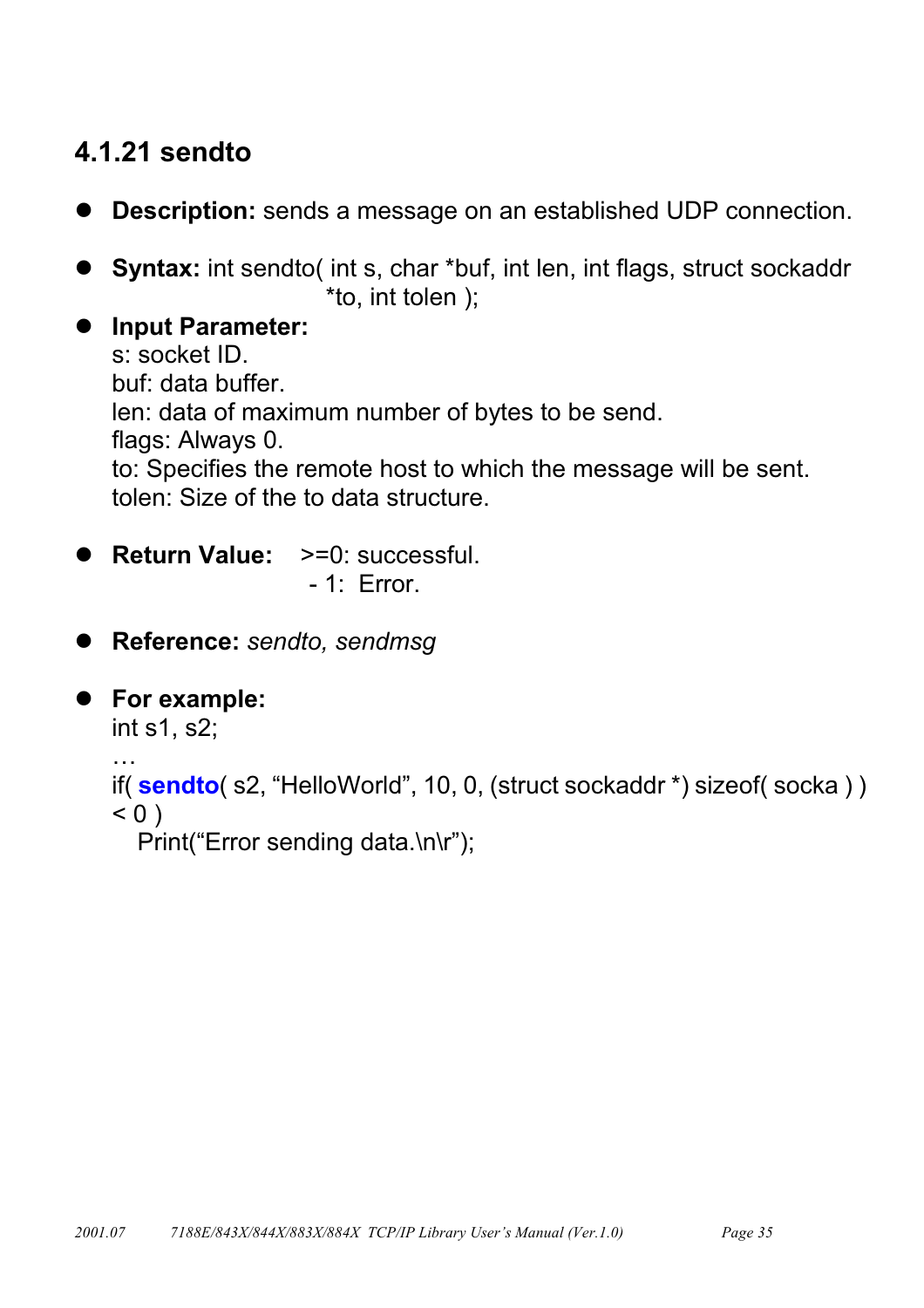#### <span id="page-35-0"></span>4.1.22 shutdown

- **Description:** shuts down part of a connection.  $\bullet$
- **Syntax:** int shutdown( int s, int how );
- Input Parameter:

s: socket ID.

how: 0 shutdown receive data path.

- 1 shutdown send data path, TCP sends FIN.
- 2 shutdown send and receive path.
- Return Value: 0: successful.
	- $-1$ : error.
- 
- Reference: closesocket